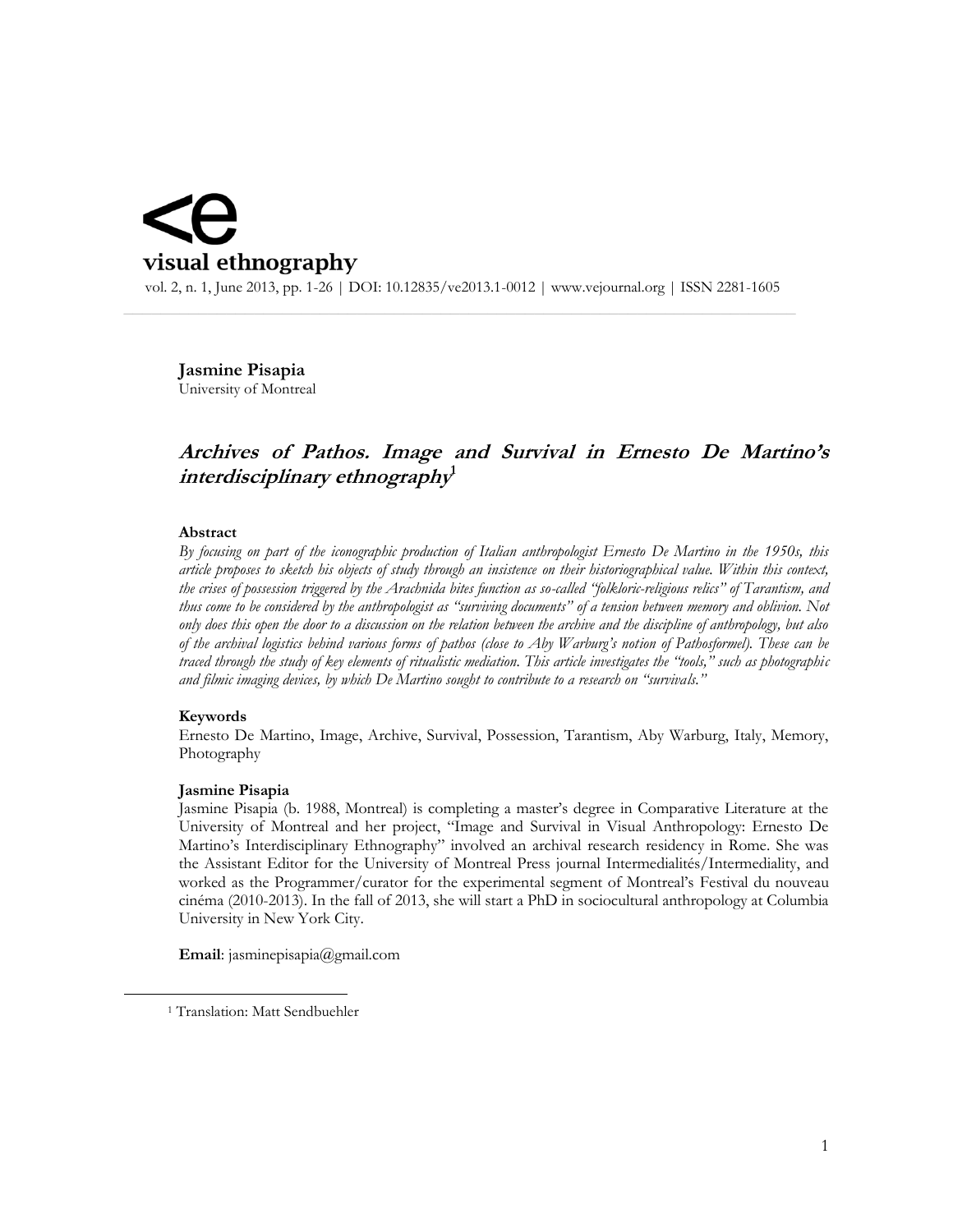Italian anthropologist Ernesto de Martino and his research team spent the winter of 1959 preparing for their upcoming encounter with tarantism, a possession ritual practiced in southern Italy that is oriented around a tarantula bite . The ritual is articulated around the double meaning of "*rimorso*" in Italian, which evokes both the spider bite (literally a "re-bite") and remorse, specifically in the form of a haunting past that returns to torment the victim anew each year. Come summer, De Martino witnessed firsthand the ritual he had been studying with his team over several months; he articulated his first impressions as follows:

"[…] Extending an ear, we could hear the echo of a rustic concertino dominated by the pressing rhythm of the tambourine. […]. The team got moving to the trail of the rhythm […][which] revealed the melodic line of the 'dance of the little spider' —[…] the ancient tarantella of the South in its original therapeutic function."<sup>2</sup>

That the ritual has been described as a "musical-choreutic-chromatic exorcism"<sup>3</sup> is supported by De Martino's description, in its evocation of music, rhythm, melody and dance as part of this ritualistic therapy. It is tempting to conclude, given these corporeal, affective displays, that no one would be immune to the inebriating "echoes" heard in the ritual's music, not even the anthropologist and his specialists who, "hurled onto this other planet as [they] were, all had difficulty getting acclimated and taking on [their] respective roles."

Upon arrival in the Apulian village of Nardò, the team's first stop was the barbershop, in search of musicians who performed at tarantism exorcisms, most of whom were barbers by trade. Alas, the barbers weren't there, as they were participating in the ritual that very day. Lacking directions, De Martino and his team intuitively followed the trail suggested by the

My sincere thanks goes to my mentors and collaborators in Italy, who were crucial to this preliminary research. They are Francesco Faeta (Università di Messina), members of the Associazione Ernesto de Martino (Clara Gallini, Adelina Talamonti, Marcello Massenzio), Alessandro Proietti from the Bibliomediateca dell'Accademia Santa Cecilia in Rome, and members of the Associazione Franco Pinna. This paper emerges from my very first reflections on visual documents linked to possession rituals in Southern Italy in the 1950s. It was largely written prior to fieldwork in Rome (May 2012), and was later reworked based on archival documents and primary sources. This paper thus addresses only a few preliminary questions emerging from this research. A previous French version of this article was published as "Archives du pathos. Ernesto de Martino et la survivance," in *Intermédialités* n°18 archiver / *archiving*, fall 2011, p. 45-69. A very special thanks also to Lisa Stevenson (McGill University) for her encouragements, and to Philippe Despoix (University of Montreal) for his unswerving support and guidance. A special thanks to Matt Sendbuehler and Christine Mitchell. This research received the support of the Social Sciences and Humanities Research Council of Canada (SSHRC).

<sup>2</sup> Ernesto de Martino, *The Land of Remorse*, London, Free Association Books, 2005, p. 38.

<sup>3</sup> Tarantism's specific form was fixed in the Middle Ages and is found mainly in southern Italian peasant communities. The bite possesses the "tarantulated" person, whose ritual exorcism is performed in public through dance set to music. For English sources on southern Italian rituality, see the works of Georges Saunders as well as Thomas Hauschild, *Power and Magic in Italy*, Berhghan Books, 2010 and Karen Lüdtke, *Dancing With Spiders*. *Crisis, Celebration and Celebrity in Southern Italy*, Oxford, Berhghan Books, 2008.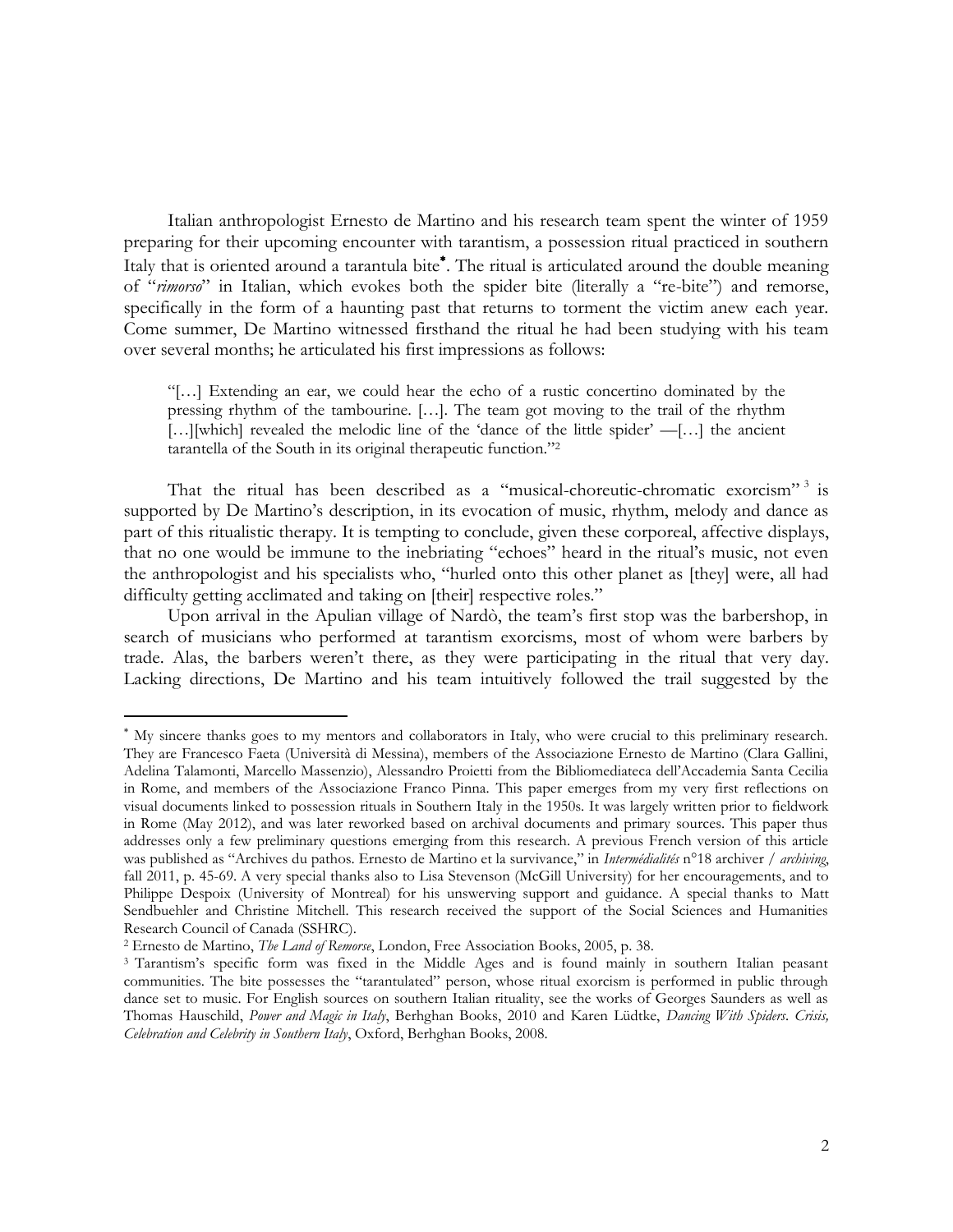sounds of the ritual. This "echo," while recalling an ancient myth tinged with melancholy, also offered a first glimpse through a portal to what we might call the irrational, via the strangeness of the echo's doubling. Echoes also change the listener's relationship with time, as delayed sounds—traces of past intensity—are heard in the present. Added to this temporal (or "historical") dimension is a lateral dynamism, "plural echoes" of the type that Baudelaire recognized as intermingling kinetic "correspondences" from passing through "forests of symbols / Which look at [man] with familiar eyes."<sup>4</sup> Such glances, like poring over family photographs in search of subtle resemblances, complete this portrait of the echo, synthesizing Éric Méchoulan's call for a "*geneanalogy*," where genealogy and analogy intersect*.* 5 It is precisely in terms of this tension—between temporality and resemblance—that we might conceptualize De Martino's interdisciplinary expeditions to southern Italian communities in the 1950s, where one could still encounter rituals transmitted through sounds, objects and bodies.

De Martino's interdisciplinary ethnography expeditions,<sup>6</sup> innovative for their time, involved multiple experts (including an anthropologist, ethnomusicologist, psychiatrist, photographer and, at times, a filmmaker) and gave rise to heterogeneous documents, which provide numerous entry points to the social phenomenon being investigated, unfolding into a multitude of pasts and blurry filiations. The observational and archival efforts of anthropological endeavour were certainly bolstered by new tools and devices adopted by the discipline. In the case of De Martino, these "tools" comprised—in addition to the usual field notebooks—an extremely diverse team using a variety of devices, whether these be notebooks, audiotapes, film and or a still camera. His works, *La terra del rimorso* (1961) and *Morte e pianto rituale nel mondo antico*. *Dal lamento pagano al pianto di Maria* (1958), constitute a core anthropological study, articles written by experts from relevant disciplines, as well as powerful photographic and iconographic series that rise far above the status of mere appendices.

This paper presents, first, an outline of the objects of De Martino's study, and what he calls "*surviving documents.*" 7 Such terminology may sound out-dated today, as it hides shades of

<sup>4</sup> Charles Baudelaire, "IV. Correspondances," in Claude Pichois (ed.), *Les fleurs du mal*, Paris, Gallimard, coll. Folio classique, 1996, p. 40, (my translation).

<sup>5</sup> Éric Méchoulan, "Intermédialité : ressemblances de famille," *Intermédialités*, nº 16 Rythmer / *Rhythmize*, fall 2010, p. 233.

<sup>6</sup> Ernesto de Martino, "La ricerca indisciplinare nello studio dei fenomeni culturali," *De Homine*, 17-18, 1966, p. 227, re-edited in Clara Gallini, *I rituali dell'Argia*, Padova, 1967, p. XI.

<sup>7</sup> It is important to note that concepts such as "relics," "vestiges," "traces," and "survivals" may recall a particular phase of anthropological thought strongly influenced by sociologist Auguste Comte and functionalism. However, it would be imprudent to read De Martino only with the historical references of English, French or American anthropology, seeing as the discipline simply did not exist in Italy before him. Before the 1950s, foreign anthropological works were hardly even available in the country. De Martino, who is considered today the main founder of Italian anthropology, was originally a historian with close ties to philology, philosophy and even archaeology, who later developed his own ethnographic practice which was strongly driven by political action. Despite his problematic terminology, it is quite clear by reading *The Land of Remorse,* that Ernesto De Martino was aware of the dangers of evolutionary concepts. In fact, his introduction describes with irony the various trajectories of positivist doctors and missionaries in Southern Italy, while letting the reader understand that his method will strive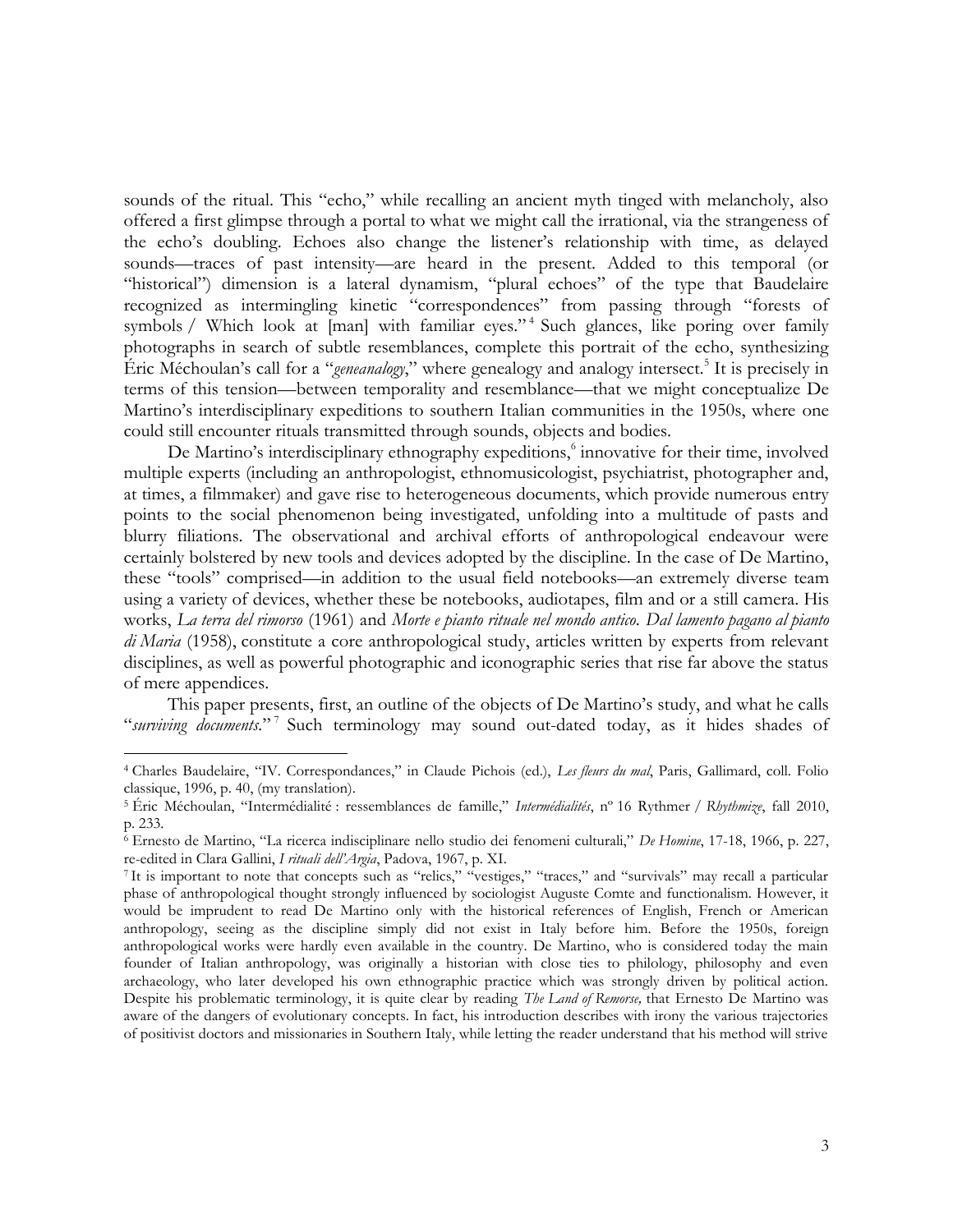modernist and evolutionary ontologies which were widespread at the time. Yet it is interesting to notice nonetheless how, by their nature, these ritual phenomena balance the tension between memory and oblivion through their immanent mnemonic qualities, and the haphazardness of forgetting. This allows us to explore not only the possible relationship between archives and anthropological discipline, but also the archival logic inherent in an object of study that is composed of body, voice and colours—key elements in the mediation of the tarantism ritual over centuries. The aim is also to implicitly interrogate technological devices, such as photography and film, which "captured" and "reproduced" these possession rituals, by confronting them with the rituals' own repetition processes and temporality, as well as their so-called "artificial" performativity.

Second, the paper investigates the methodology and devices, both linguistic and visual, that De Martino employed to describe what he saw as ethnographic "survivals." By concentrating on only a few of the numerous images of de Martino's corpus, this essay explores a visual repertoire that has almost escaped scholarly attention,<sup>8</sup> perhaps more generally due to the discipline's former "iconophobia."<sup>9</sup> My attempt is that of understanding both how the researcher's use of a particular tool or medium leads to a specific type of observation and how the very nature of the object under study might suggest a means of organizing knowledge.

<u>.</u>

to avoid their mistakes by regulating a well-defined historical-religious problem. For exemple, he criticizes 1880s Italian folklorist and doctor Giuseppe Pitrè in these terms: "But in Pitrè, as his immediate disciples and collaborators, romantic Risorgimental (nationalistic) and positivistic themes co-existed in a contrast which was never settled by a coherent methodological resolution." (De Martino, 2005, p. 6). In order to understand fully the incredibly eclectic and quite singular intellectual influences of Ernesto De Martino, as well the political nature of his project on Southern Italy, it is important to refer to Giordana Charuty, *Ernesto De Martino. Les vies antérieures d'un anthropologue*, Marseille, Parenthèses-Éditions de la MMSH, 2009. Other important sources have analyzed the intellectual trajectories of De Martino, such as Clara Gallini (ed.), *Ernesto De Martino e la formazione del suo pensiero*, Liguori, 2005. <sup>8</sup> The function of images (in photographs, films, etc.) found and used for research purposes or produced in the course of De Martino's fieldwork was traditionally glossed over in commentary on his work. To learn more about the visual components of Ernesto de Martino's corpus, see Clara Gallini, Francesco Faeta (eds.), *I viaggi nel Sud di Ernesto De Martino*, Turin, Bollati-Boringhieri, 1999, p 49-93; Francesco Faeta, *Strategie dell'occhio: Saggi di etnografia visiva*, 3<sup>e</sup> édition, Milan, FrancoAngeli, 2003; Giovanni Agosti, Maurizio Sciuto, "L'Atlante del pianto di Ernesto De Martino," in Riccardo Di Donato (ed.), *La contraddizione felice? Ernesto De Martino e gli altri*, Pise, ETS, 1990, p. 185- 195. Francesco Faeta, Antonello Ricci (eds.), *Lo specchio infedele. Materiali per lo studio della fotografia etnografica in Italia,*  Roma, Documenti e ricerche del Museo Nazionale delle Arti e Tradizioni Popolari, 1997 ; Francesco Faeta, *Fotografi e fotografie. Uno sguardo antropologico*, Milano, FrancoAngeli/*Imagines*, 2006 ; Clara Gallini, « Il documentario etnografico 'demartiniano' » in Enzo Minervini (ed.), *La Ricerca Folklorica 3* « Antropologia visiva. Il cinema », Edizioni Grafo ; Diego Carpitella, « La registrazione fotografica nelle ricerche etnofoniche » in *Popular Photography Italiana*, 1968, p. 130-131, re-edited in *Musica e tradizione orale*, Flaccovio, Palermo, 1973, p. 183-196 ; Antonello Ricci, *I suoni e lo sguardo. Etnografia visiva e musica popolare nell'Italia centrale e meridionale*, Milano, Franco Angeli, 2007 ; Gianluca Sciannameo, *Nelle Indie di quaggiu. Il cinema etnografico di Ernesto De Martino*, 2006, Bari, Palomar. Very recently, Georges Didi-Huberman has stressed the relevance of the photographs of Ernesto De Martino's corpus in his book *Peuples exposés, peuples figurants*. *L'Oeil de l'histoire, 4*, Paris, Éditions de Minuit, 2012.

<sup>9</sup> Lucien Castaing-Taylor, "Iconophobia," *Transition*, vol. 6, nº 69, spring 1996.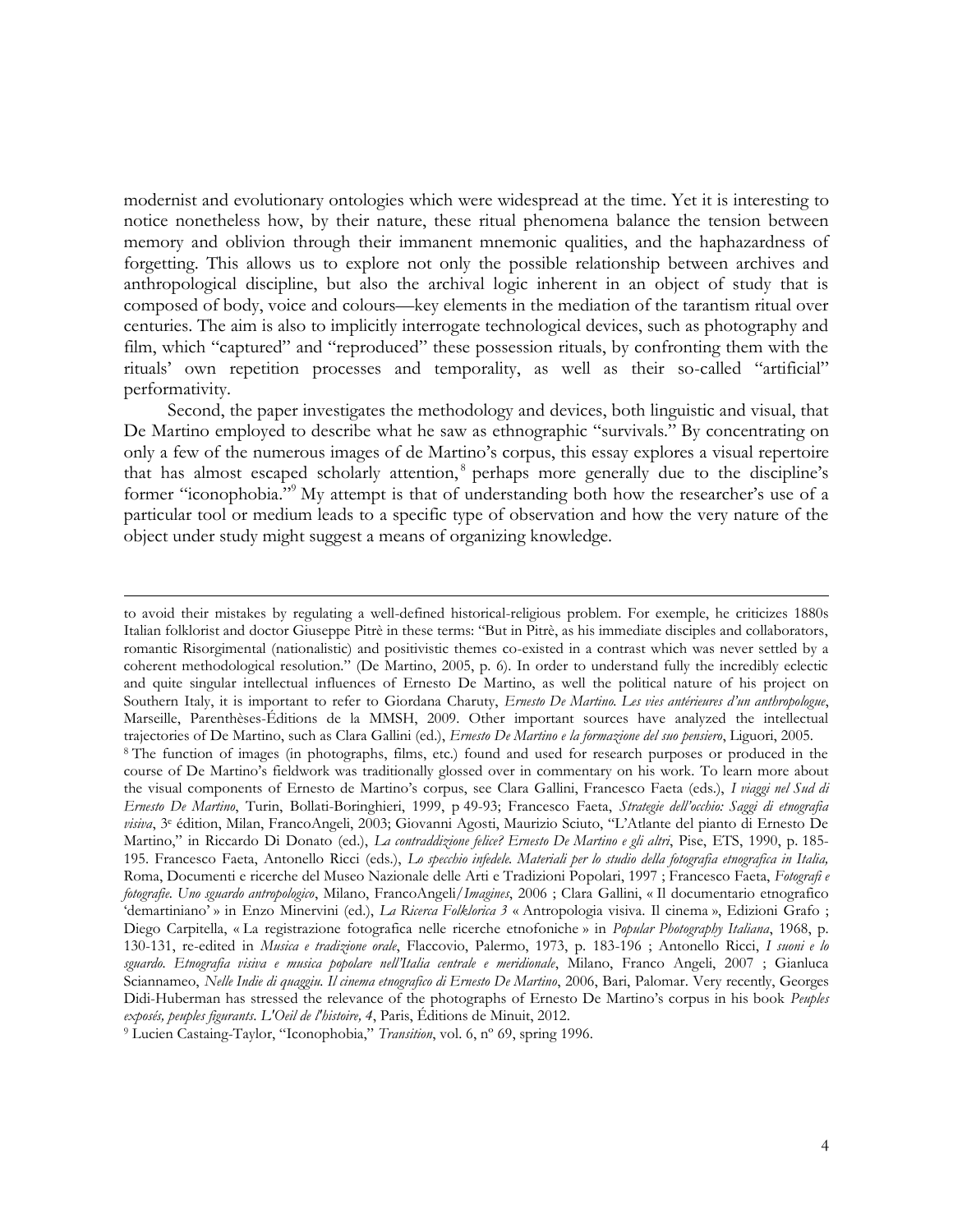# **(In)voluntary resistances. Ethnography and archival practices**

Repetition is one of ritual's strength, giving it durability over time. It may seem paradoxical that despite their inherent power of transmission, rituals have been the object of "salvage ethnography<sup>"10</sup>—the intriguing practice of the anthropologist/collector whose mission included, as Mauss suggested, "compilling] in scientific fashion the archives of societies."<sup>11</sup> Indeed, it is not only part of ethnography's methodology—the collection, cataloguing and taxonomic classification of data, as detailed meticulously by Mauss in his *Manuel d'ethnographie* (1947)**—**that the practice had come to resemble archival science, but also in its ethos. In a sense, the ethnographer's work implicitly encompasses the duality inherent in the Derridean concept of archiving and its dual status as both authoritative "*commandment*" and "*commencement,*" <sup>12</sup> in the sense of providing access to an original. When thinking about De Martino's work, two types of archives come to mind. On the one hand, there are "involuntary" resistances, in the form of what he saw as "surviving" rituals, whose "documents" are the expressive bodies of the communities he studied. Indeed, this problematic idea of body as document is particularly striking in his study of tarantism, and reveals his original training as a historian of religion<sup>13</sup>. In the preface to his analysis of tarantism, he warned that, "[b]y its very nature, a study such as this one is indebted to many. First of all, there are those 'living persons' who were forced to take the unnatural role of 'historical documents' in the process of ethnographic investigation."<sup>14</sup> Such documentary violence was, he explained in the book's fifth appendix, tempered by Vittoria De Palma, the social worker who kindly "took on the task of reminding the members of the team that their 'documents' were really 'living persons'."<sup>15</sup>

The other type of archive is the post-facto document created purposefully by the researcher; a document that would defy death, transcend time and give future generations a meticulous portrait of their past—or of other people's past. The emergence of recording technologies and the use of the camera during fieldwork only intensified this ideal in anthropological discourse, activating what Robert Gardner has called "the impulse to preserve."<sup>16</sup>

<sup>10</sup> Jacob Gruber, "Ethnographic Salvage and the Shaping of Anthropology," *American Anthropologist*, New Series 72, 6, December 1970, p. 1289–1299. Elizabeth Edwards traces the links between survival and photography in "Salvaging our past: photography and survival, " in Christopher Morton, Elizabeth Edwards (eds.), *Photography, Anthropology and History. Expanding the Frame*, Farnham, Ashgate, 2009.

**<sup>11</sup>** Marcel Mauss, *Manual of Ethnography*, New York, Oxford, Durkheim Press/Berghahn Books, 2007.

<sup>12</sup> Jacques Derrida, *Mal d'archive. Une impression freudienne*, Paris, Galilée, 1995.

<sup>13</sup> In order to understand the complex intellectual influences of Ernesto De Martino, first a historian and then a selftaught anthropologist, who founded Italian anthropology by drawing from various schools of thought in Italy, mainly the ones of Benedetto Croce and Antonio Gramsci, see the astonishing book by Giordana Charuty, *Ernesto De Martino. Les vies antérieures d'un anthropologue*, Marseille, Parenthèses-Éditions de la MMSH, 2009.

<sup>14</sup> De Martino, 2005, p. viii.

<sup>15</sup> *Ibid*, p. 319.

<sup>16</sup> Robert Gardner, "The Impulse to Preserve," in Charles Warren (ed.), *Beyond Document: Essays on Nonfiction Film*, Middletown, Wesleyan University Press, 1996.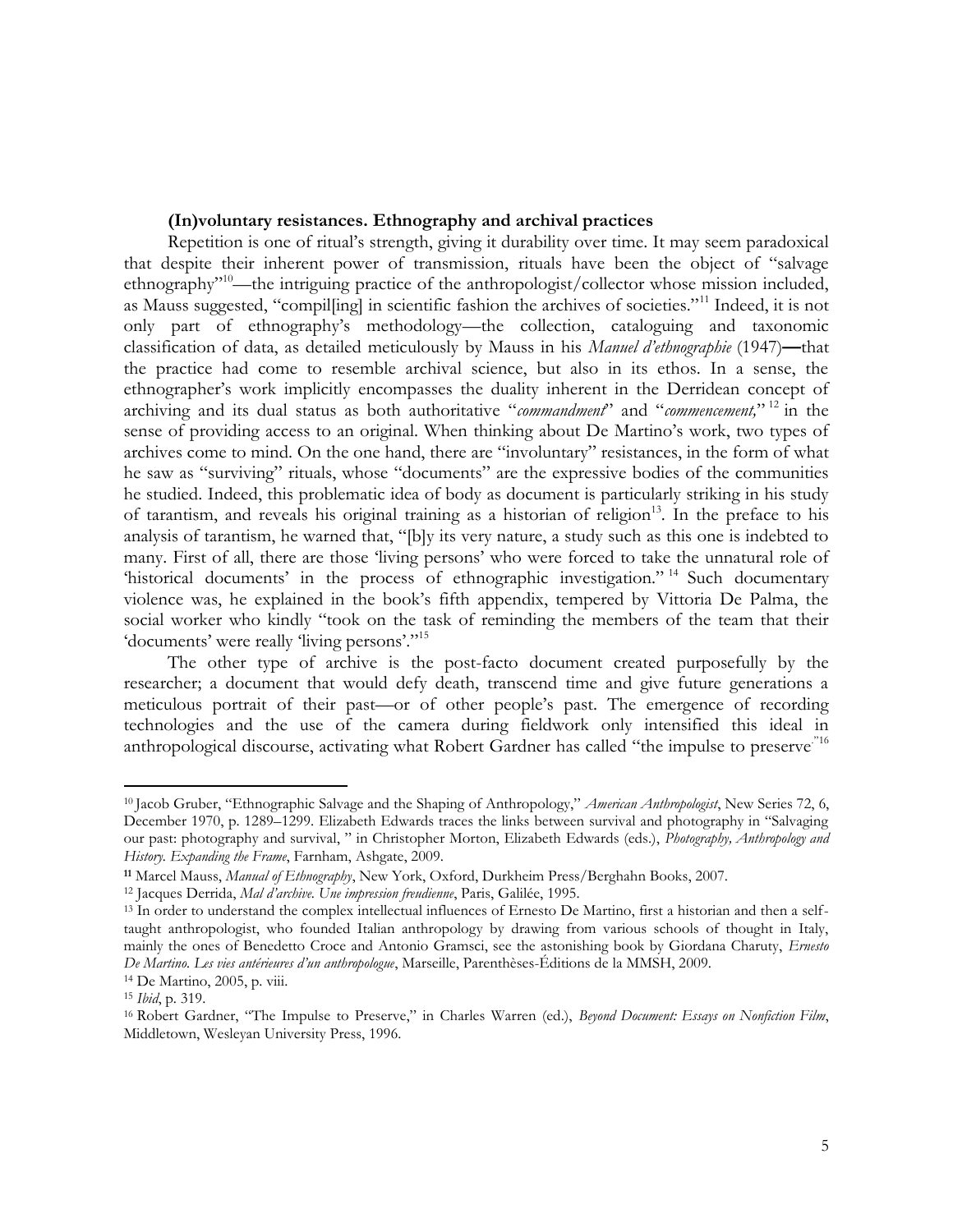Margaret Mead's "Visual Anthropology in a Discipline of Words," a classic article from the dawn of the discipline, provides an admirable illustration of the renewed desire to immortalize cultures, and was sparked by the rise of image-capture tools that went beyond traditional note-taking:

Anthropology, as a conglomerate of disciplines […] has both implicitly and explicitly accepted the responsibility of making and preserving records of the vanishing customs and human beings of this earth. […] The recognition that forms of human behavior still extant will inevitably disappear has been part of our whole scientific and humanistic heritage.<sup>17</sup>

De Martino is well aware, in 1959, that tarantism would soon disappear almost entirely from the Salentine Peninsula and that his documentary efforts represented an opportunity to archive. He had also observed, with a certain degree of irony, an archival urge in his own predecessors. In the introduction to *La terra del rimorso*, he includes a lengthy acknowledgment of those who had documented southern Italian religious practices well before his day. They included late  $19<sup>th</sup>$  century folklorist Giuseppe Pitré, whose colossal works, with evocative titles such as *Biblioteca delle tradizioni popolari siciliane* (1882) and *Archivio per lo studio delle tradizioni popolari* (1885), illustrated a delight in identifying elements of religious folklore that he "idolized as 'relics' to 'salvage'." <sup>18</sup> De Martino without entirely sharing such positivist ideologies, recognized nonetheless the tension between these conservation efforts and the fact that he was himself accelerating the disappearance of these phenomena that were "already condemned to disappear completely in the space of a few decades."<sup>19</sup>

Nevertheless, De Martino was more interested in the rituals' mnemonic power than in the fear of their being forgotten. The rituals' internal resistance, anachronism and, especially, their greatly undervalued contribution as "religious-folkloric relic[s]" not only to the history of southern Italy, but to the history of Christian world—that very same religious culture that tried to keep them out of view. Thus, he saw these cultural demonstrations as a kind of "document," not of a parallel history in opposition to that of the cultural elite, but "of a single history: that of the religious civilization of which it is a relic, or of the religious civilization in which it *survives* [emphasis added] or is more or less profoundly remolded." <sup>20</sup> As a historico-religious phenomenon, tarantism is thus, for De Martino, contiguous with those phenomena opposed by the Christian religion, which unwittingly became steeped in them. De Martino richly evokes this contagion: "The Mother of God—the Christian symbol of grief—assumed some of the forms of ancient lamenting women."<sup>21</sup> The question of survivals<sup>22</sup> has already entered the picture.

<sup>17</sup> Margaret Mead, "Visual Anthropology in a Discipline of Words" [1975], in Paul Hockings (ed.), *Principles of Visual Anthropology*, New York, Mouton de Gruyter, 1995.

<sup>18</sup> De Martino, 2005, p. 8.

<sup>19</sup> *Ibid*, p. 33.

<sup>20</sup> *Ibid*, p. 7.

<sup>21</sup> *Ibid*, p. 7.

<sup>&</sup>lt;sup>22</sup> *Ibid*, p. 23. The term "sopravvivenza" ("survival") is used by De Martino in his original text: "sopravvivenze pagane come documenti di una certa storia religiosa da ricostruire" ("pagan survivals of a certain religious history to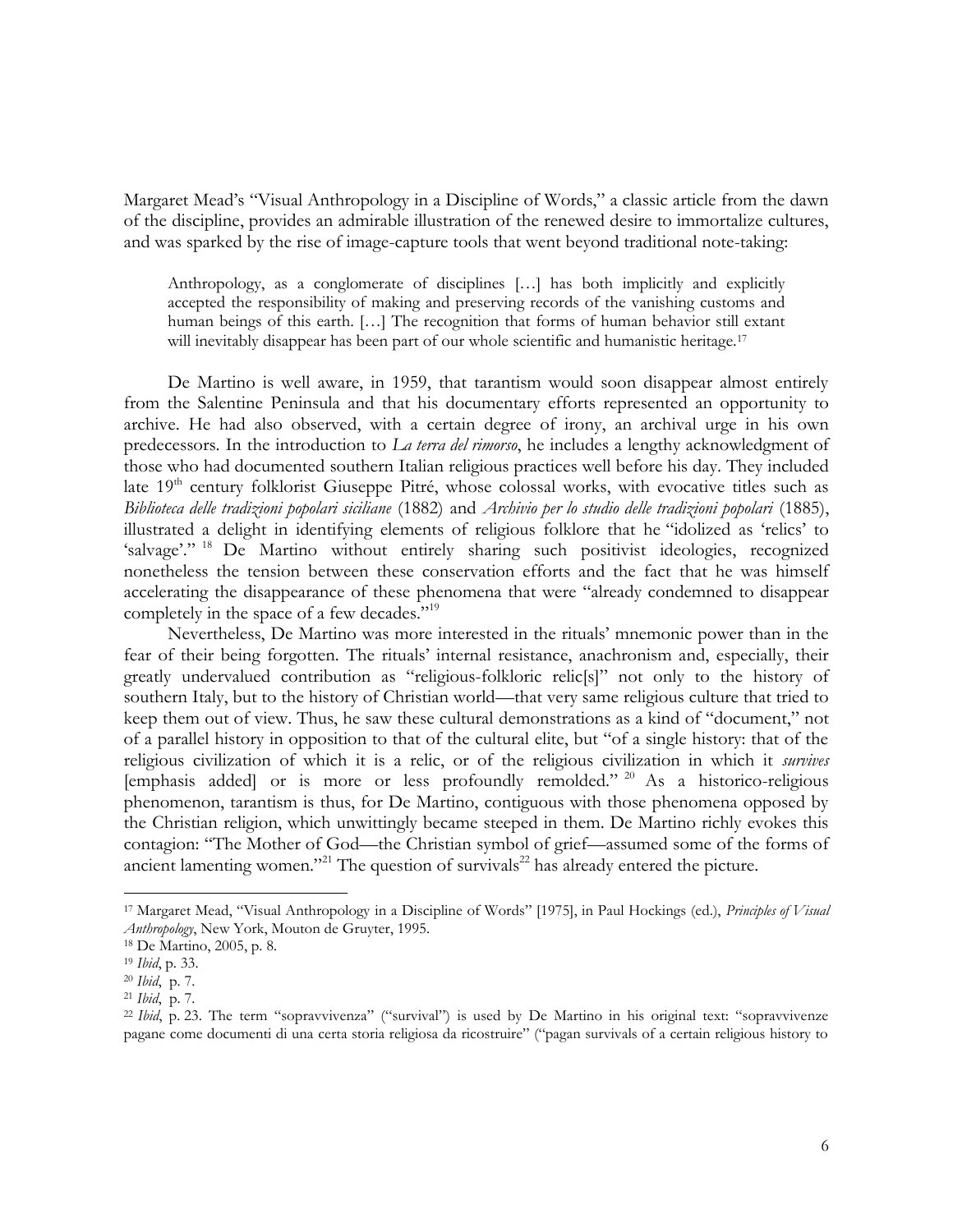#### **The tarantula as an ahistorical hybrid symbol**

De Martino thus undertook a reconstruction of this marginalized phenomenon, this supposed incoherent fragment, irreverent hoax, and ahistorical fact. On the one hand, he stressed the ritual's potent, cyclical durability over time: the Salentine choreutic-musical exorcism has its own, highly codified, temporality. Its normative precision allows oral and ritual forms to survive over time—the ancient poets would have enjoyed limited posterity if not for this formal verse structure. On the other hand, De Martino reveals the power of this molecular, ritual fragment through its correspondence with a much larger territory—what he calls "a history of high points." He developed a true cartography of tarantism, which Carlo Ginzburg, an early reader of De Martino, could probably identify, with its attention to detail and analogy as "constellations by isomorphism."<sup>23</sup>

With impressive philological rigour, De Martino used diachronic literature and sources from as far back as the Middle Ages—when the only witnesses to these "historico-religious" phenomena were missionaries and clerics—to identify "traces" that participate fully in his present-tense analysis of his subject. The temporality of tarantism, which is not explicitly provoked, but rather, "experienced" by the victims of tarantula bites, turned out to have a seasonal pattern. Specifically, the number of "tarantulated" people rose in Apulia around June 29, the feast day of St. Peter and St. Paul. This surprising consistency was one of the first clues that allowed De Martino to systematically debunk the conventional wisdom that held that tarantism was a "real" disease, a belief that his team's physician was also able to refute. The Christian cultural influence had thus sought to make these phenomena fit into its own religious calendar, and had partly succeeded by disciplining the possession attacks. This first temporal consideration allowed De Martino to undertake his historical anthropological research on syncretic processes and the dominance mechanisms that engendered them. This therefore constituted another fundamental part of De Martino's thinking, which Daniel Fabre crystallized around the concept of the "crossroads" (*carrefour*) in an article addressing the originality of the anthropologist's work. 24

In the case of tarantism, the crossroads is manifest at the level of both religious syncretism and symbolic complexity. Regarding the latter, this is an illness that constantly oscillates between the real and the represented. The figure of the tarantula, along with its bite, is a hybrid anchoring point whose symbolic autonomy was thought to have emerged progressively. Latrodectism "carries" the cultural forms of tarantism, and vice versa, in a sense becoming the historical condition of the latter. The figure of the tarantula is "grafted" onto a nervous breakdown, at which point it becomes impossible—and futile—to know which form is the original. De Martino knows it is impossible to identify an "essential core" or "root cause" of tarantism, but he does

1

be reconstructed"; my translation), Ernesto De Martino, *La terra del rimorso. Contributo a una storia religiosa del Sud*  [1961], Milan, Il Saggiatore, 2009, p. 48

<sup>23</sup> Carlo Ginzburg, *Ecstasies. Deciphering the Witches' Sabbath*, New York, Pantheon Books, 1991.

<sup>24</sup> Daniel Fabre, "Un rendez-vous manqué. Ernesto De Martino et sa réception en France," *L'homme*, tome 39, n° 151, 1999, p. 207-236.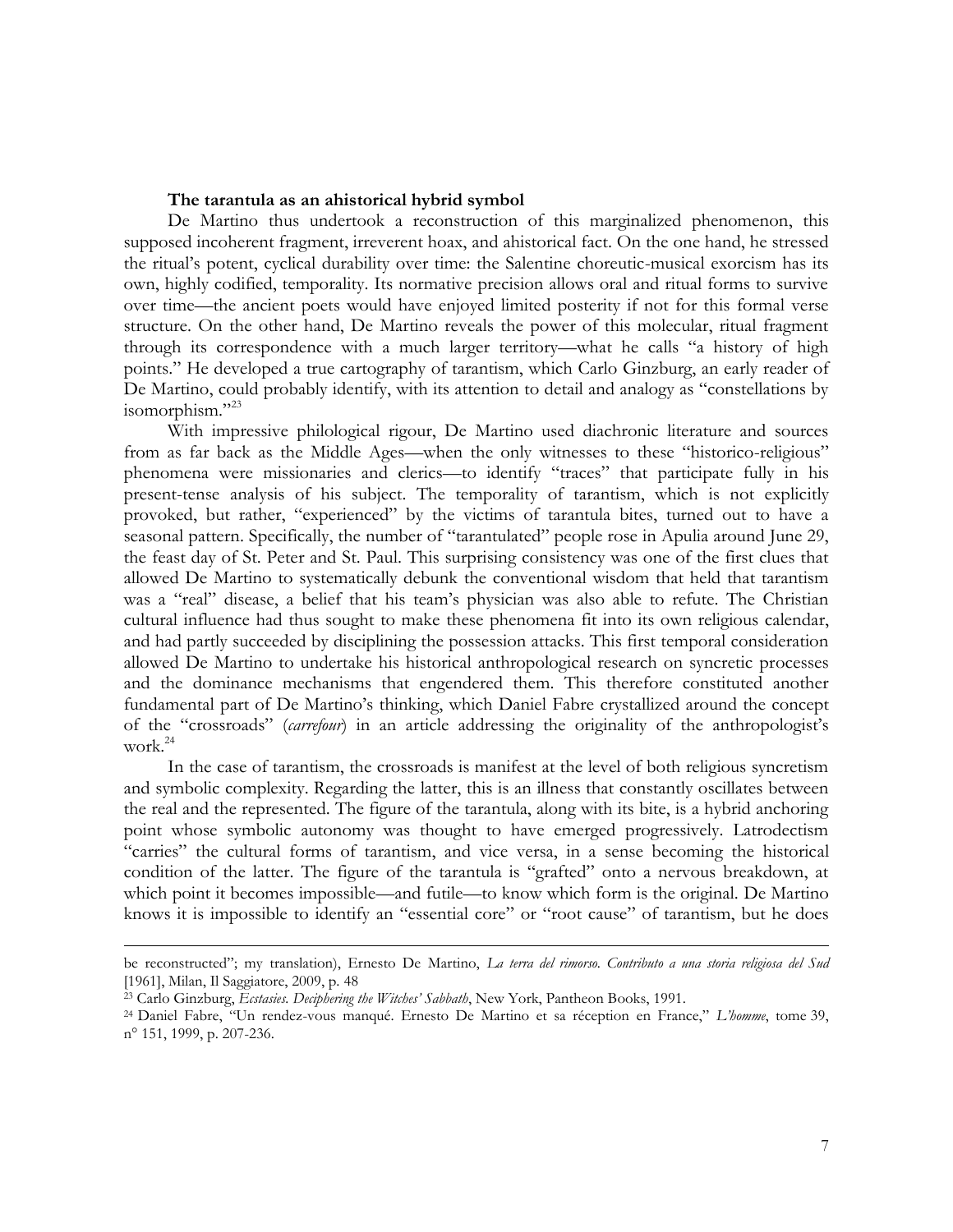not dwell on this fact. At the same time, an awareness of this impossibility is implicit across the entire project. In contrast, Aby Warburg, an early  $20<sup>th</sup>$  century Italian Renaissance art historian, image theorist and predecessor of De Martino, who was strongly influenced by anthropology's controversial notion of *survival*, had a more radical view on the question of "origins." While we will consider Warburg in more detail below, it suffices here to state his position regarding the question of "origins," which is present as a subtext in De Martino's work and summarized as follows in a suggestive article about "archives of intensities" by Georges Didi-Huberman : "The 'original words' exist only as *surviving,* that is to say, as impure, masked, contaminated, transformed, or even completely inverted forms."<sup>25</sup> The "contaminated" origin of this ecstatic practice, which implies a form of corporeal device—the body as medium—, reminds us of this same idea, in an intermedial perspective, of the incremental autonomy of a new technical device or emerging medium, and its constant cross-pollination with previous media. It is perhaps possible to consider the "apparatus of choreutic-chromatic-musical exorcism" as a communications "device", or "apparatus"—such a parallel has even been established quite surprisingly by De Martino himself in a rather ambiguous and scholarly overlooked article he wrote about "mass media" in which he tackles Marshall McLuhan's theories<sup>26</sup>. Yet what, precisely, is this archaic mediation of the ritual, which De Martino does not hesitate to call an "apparatus," and whose effects he is measuring?

# **Reproducible possession: the "choreutic-musical apparatus" and the technical eye**

As might be deduced by its name, tarantism references the spider—most often a tarantula, or other biting creature—a species whose symbolic meaning remains nebulous, even superfluous, from the perspective of symbolic efficiency. As a recurring symbol of the ritual, the tarantula's role is to evoke, to represent and it relives through a range of properties that are specific to the spider: "she communicates to her victim a set of corresponding choreutic, melodic and chromatic tendencies." <sup>27</sup> She has multiple names, and several affective nuances; she is a "dancer," a "singer," or "sad and mute." During the summer (re)biting, as De Martino described it, the "tarantulated" person engaged in a complex, choreutic-mimetic performance organized into several "phases,"<sup>28</sup> in which exorcism and erotic drives mingle—first at one's home with only musicians and family, then at the church of St. Paul in Galatina, in front of a larger audience. The choreography in the church acted out the actions of the tarantula, and every ritual element was

<sup>25</sup> Georges Didi-Huberman, "Aby Warburg et l'archive des intensités," *Études Photographiques*, numéro spécial "La ressemblance du visible/Mémoire de l'art," n° 10, novembre 2001, p. 146. "Les 'mots originaires' n'existent que *survivants*: c'est-à-dire impurs, masqués, contaminés, transformés, voire antithétiquement renversés," (my translation). <sup>26</sup> Ernesto de Martino, "Simbolismo mitico-rituale e mezzi di comunicazione di massa," *Ulisse*, XIV, vol. VII, fascicolo 41, July, p. 25 29.

<sup>27</sup> De Martino, 1966, p. 62.

<sup>28</sup> For more on the order of dance movements, see ethnomusicologist Diego Carpitella's appended account, "The Choreutic-Musical Exorcism of Tarantism," in De Martino, 2005, p. 286-315.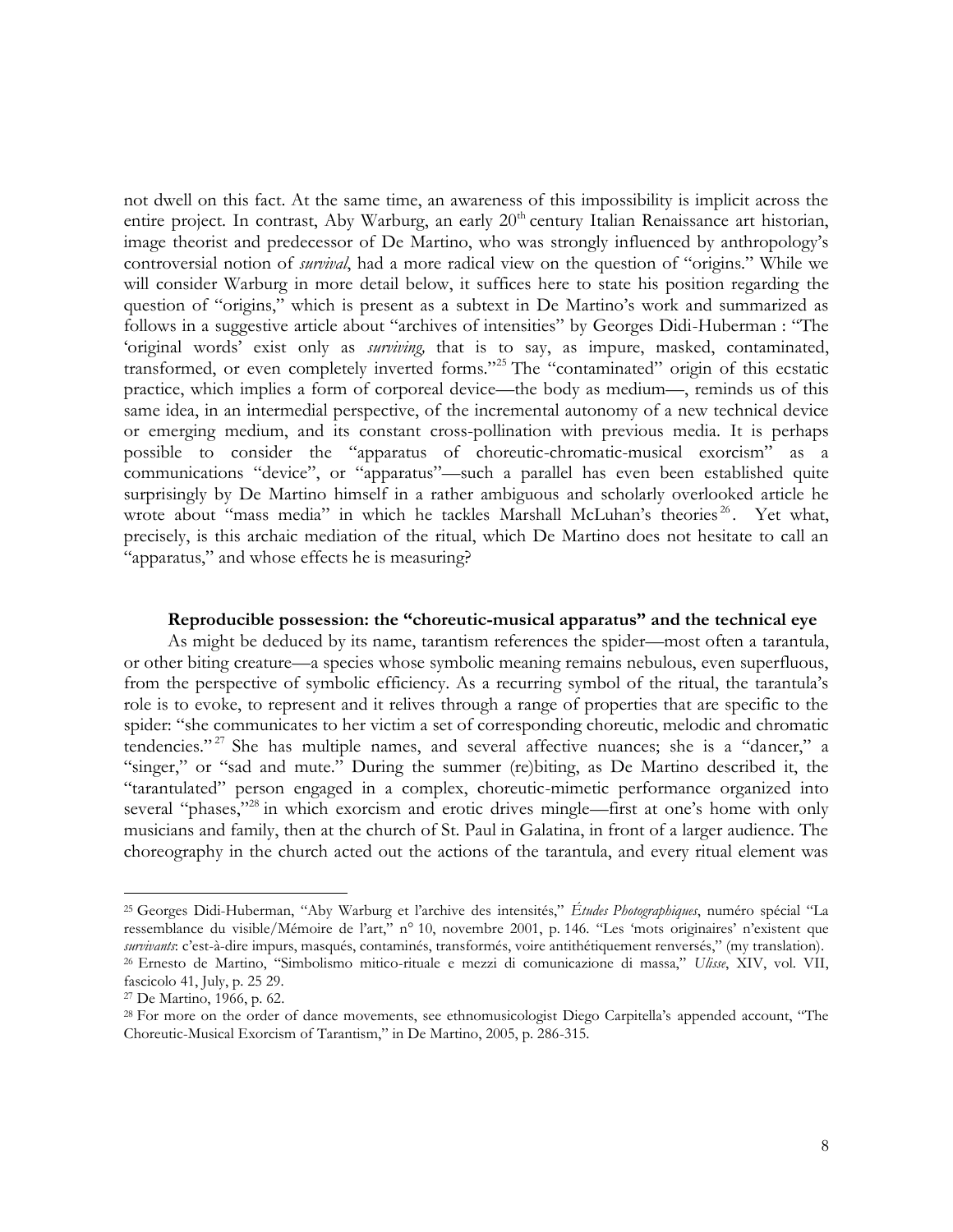synchronized to it: the musicians played appropriate tunes, the audience provided "true colours" by throwing particular coloured ribbons on their relatives. In people's homes, there were certain constants in the décor: the ceremonial perimeter was very often enhanced with foliage and small water fountains and a white sheet was laid on the ground to mark off a "stage" for the tarantism victims and "brightly coloured" images of St. Peter and St. Paul were placed at their disposal.

When the Italian official religious instances first attempted to neutralize these forms of possession, the figures of these saints were incorporated into the ritual, in a sense "ordering" the "tarantulated" person to return to the church of Galatina. Victims congregated there in hope of being granted grace, a key element of the final resolution—exorcism. The apparatus is thus constituted by the operative alliance of choreutic movements, vivid colours, sounds—all of which are crucially important—and an audience. The tarantella musicians are, for De Martino, "mediators," "stimulators" and guides in evolving the *body-taranta* into a melodic and rhythmic *body-instrument*. This therapy is not accomplished "solely through sounds and colors," writes De Martino, "but even scents could play a part."<sup>29</sup> These media of exorcism could also, however, prove ineffectual: De Martino relates an incident in which a tarantulated woman, disturbed by the unexpected appearance of a man wearing the "wrong colours" (in this case, a yellow and red striped sweater), interrupted her choreutic cycle. In response, the audience suddenly showed her new colours to counteract the spontaneous interruption, allowing the performance to get back on track: "The damage was repaired, the speck of dust which had filtered into the gears was eliminated, and the apparatus functioned again to the satisfaction of all."<sup>30</sup> It is here that we see the eloquent internal workings of possession for De Martino, and the ingenuity of his choice of the term "apparatus" to describe this complex, polymorphous and socially multifaceted ritualistic "machine" that consisted of a series of techniques, including those of the body,  $31$  capable of hearing, seeing, feeling and moving.

As hinted previously, there is an subtle mirroring effect between this reproducible ritual apparatus, which was substantially "captured" (photographically) during De Martino's 1959 expedition, and the "technical eye" itself. In fact, this comparison can be imagined in several senses, as possession rituals and image-making apparati are reproducible in character, have performative and mimetic qualities and they are both potentially, perhaps inevitably, on the blurry frontier between fiction and reality. For De Martino, the "real" character of ritual was utterly superfluous, to the extent that it was a performance; an apparatus that, once activated, no longer depended on the conditions of its creation<sup>32</sup>. Thus, the anthropologist does not hesitate to

<sup>29</sup> De Martino, 2005, p. 90.

<sup>30</sup> De Martino, 2005, p. 41.

<sup>31</sup> See Marcel Mauss, "Les techniques du corps" [1934], in *Sociologie et anthropologie,* Paris, PUF, coll. "Bibliothèque de sociologie contemporaine," 1968. De Martino has also written about the "techniques of the body," partly in dialogue with Mauss, in the posthumous work *La fine del mondo*, Clara Gallini, Marcello Massenzio (eds.), Turin, Einaudi, 2002, in particular Chapter 5.2.2 "Le techniche del corpo," p. 600.

<sup>&</sup>lt;sup>32</sup> This ability to move in and out of states of crises or altered consciousness through ritual practices is expressed by De Martino's concept of *destorificazione*, when one temporarily moves "out of History". See Marcello Massenzio, « Il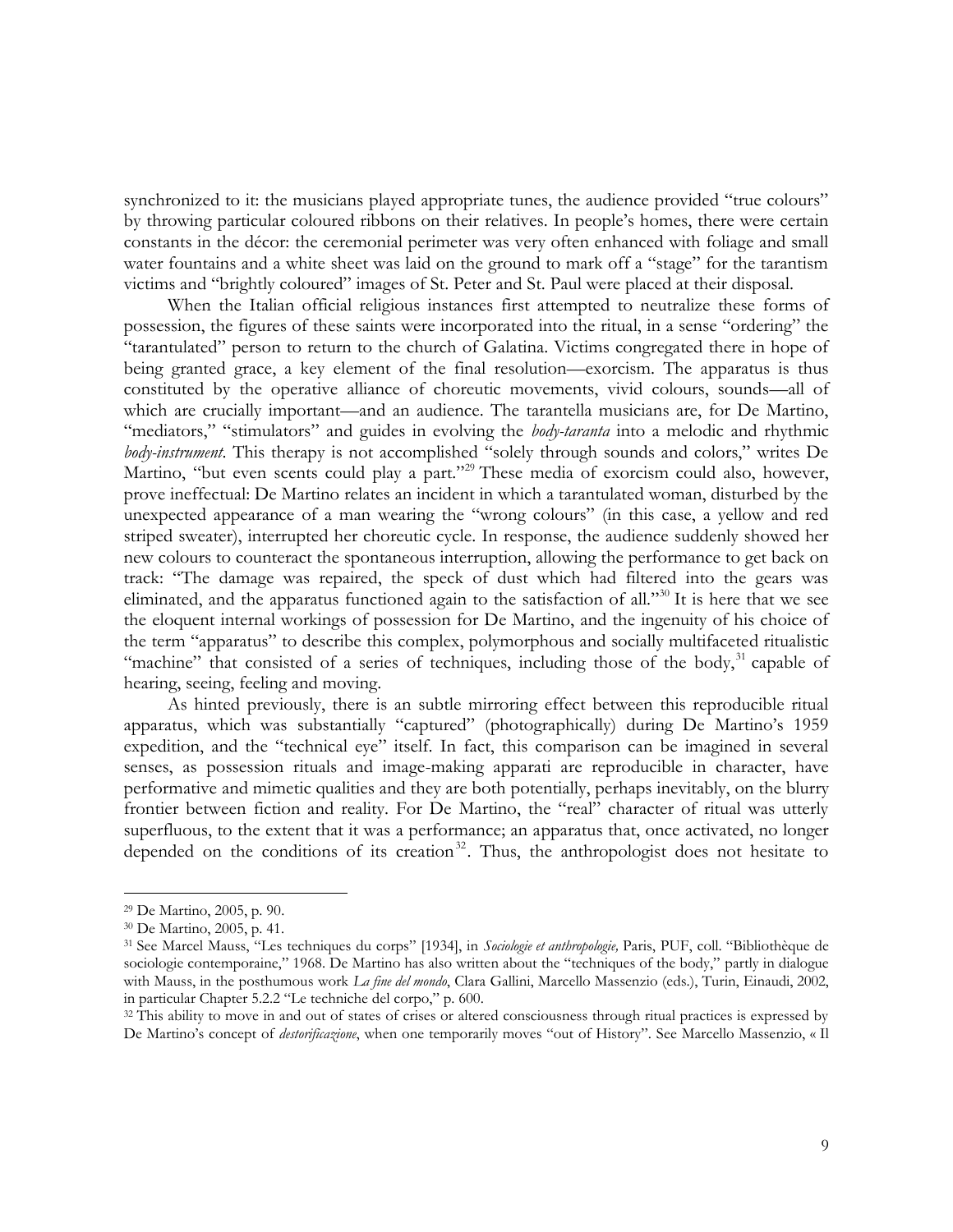include photographs of lamentations he describes as "artificial" productions staged for the purposes of illustration in the research volume, *Morte e pianto rituale nel mondo antico. Dal lamento pagano al pianto di Maria*. And yet, this artificiality is not entirely on display, as the photographs have been cropped to remove all visible signs of researcher intervention (microphones, anthropologists' bodies, etc.), as evidenced by the photographer's red editing marks on the contact sheets<sup>33</sup>.

In fact, the photographs, and particularly the films made about these southern Italian rituals, enlisted tarantulated people and mourners, who took the occasion to relive their grief or their possession in a staged context. The choreutic-musical apparatus and its cycles were meticulously reproduced, for example, in major photographic series by photographer Franco Pinna. One of these series, called "*Raccolta 48 – 'Ricostruzione del tarantismo*," <sup>34</sup> differs from the more well-known photographic appendices in De Martino's books; it is fascinating despite its marginal status and what is, on the surface, extremely repetitive imagery. The shoot was conducted in the ethnographer's room at the *Cavallino bianco* hotel, and the ritual performed was described by De Martino as having being done "*in vitro*<sup>35</sup>." Pinna produced the frenetic visuals, while an audio portion is recorded by an  $\text{RAI}^{36}$  technician who appears in the photograph with his recording machine. In this highly repetitive, even monotonous, series of images, we recognize a rite excised from its original context and experienced fully by two women under the watchful eyes of anthropologist Ernesto De Martino and ethnomusicologist Diego Carpitella, who take notes and sketch the ritual gestures taking place before them in an intuitive, mimetic flurry<sup>37</sup>.

#### **Managing time: between oblivion and mnemonic forces**

Thus was articulated this complex therapy, this remorse—*rimorso*—whose very name suggests a predisposition to resist<sup>38</sup> the passage of time. Repetition, fundamental to this ritual, is at its core, as the very existence of the curse presupposes its return. The people De Martino

<u>.</u>

problema della destorificazione », *La Ricerca Folklorica* 13, avril 1986, ; « Destorificazione istituzionale e destorificazione irrelativa », Ernesto De Martino, *Studi e materiali di storia delle religioni*, 51, 1985.

<sup>&</sup>lt;sup>33</sup> I refer to a series of photographs by Franco Pinna depicting "artificial" mourning scenes, with red editing marks, available at the *Archivio fotografico dell'Accademia Nazionale di Santa Cecilia* in Rome. The microphones which were being suppressed from the image were used by ethnomusicologist Diego Carpitella.

<sup>34</sup> Available at the Accademia Santa Cecilia's Bibliomediateca.

 $35$  This "staged" and performative nature of photographs was very common in early  $20<sup>th</sup>$  century anthropological works, as evidenced by Elizabeth Edwards, "Tracing Photography," in Jay Ruby, Marcus Banks (eds.), *Made to be Seen. Perspectives on the History of Visual Anthropology*, Chicago, University of Chicago Press, 2011.

<sup>36</sup> RAI, Radiotelevisione italiana, is Italy's main radio and television broadcaster.

<sup>37</sup> These photographs are in the Raccolta 48 – "Ricostruzione del tarantismo," *Archivio fotografico dell'Accademia Nazionale di Santa Cecilia* in Rome.

<sup>38</sup> Mariella Pandolfi offers a highly relevant analysis of the political aspect of "resistance" signified through the traces of possession ritual among women. This resistance, which also involves the idea of temporal survival, takes the form of an "iconic language" and narration about the body. Mariella Pandolfi, "Le *self*, le corps, la 'crise de la présence'," *Anthropologie et sociétés*, vol. 17, n 1-2, 1993, p. 57-77.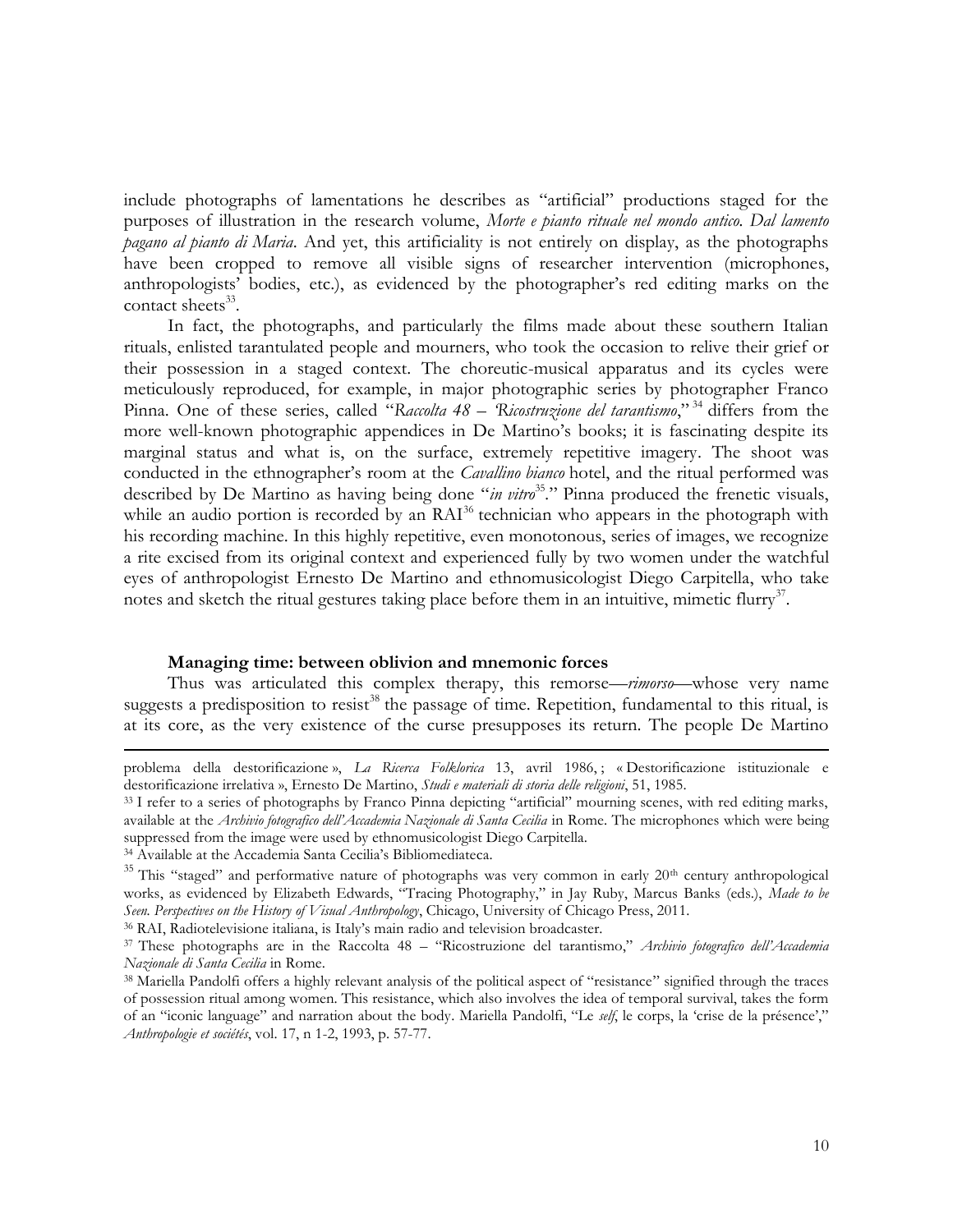observed were afflicted with sufferings and frustrations that the bite symbolically channelled to a fixed point, allowing them to forget their afflictions for the remainder of the year. Forgetting in fact plays a central role in the possession ritual. This "return" is memorized: it happens every year and resists erasure. Marc Augé, in his anthropological study of oblivion and memory processes, places "*remorse*, *obsession*, or *resentment*, in line with memory."<sup>39</sup> His study evokes the proximity and reciprocal influence of life/death and memory/forgetting by recalling the idea of salvation, the Christian idea, on the one hand, and the idea of return, the pagan idea of successive reincarnations, on the other. Following Augé's definition, tarantism involves the wait for an inescapable return, placing it among so-called "pagan" concepts, and involves repetition, which inevitably inscribes the rite in social memory. Paradoxically, it is the identification with the tarantula that provokes the literal and inexplicable forgetting in the possessed, and through the suspension of their "reason" that the possessed accesses an alternative form of communication. This forgetting contributes to therapeutic effectiveness, and Augé (though only touching on the question of forgetting as it arises from states of possession) underscores the inherent and active role of forgetting in the preservation of mnemonic traces, as well as in healing painful memories.

When Augé enumerated the three forms of forgetting, it is striking that he drew support and examples from the "great African rites, which thus present themselves before all else as systems intended for thinking and managing time."<sup>40</sup> In fact, Augé uses the following phrasing in the original French version "*dispositifs destinés à penser et à gérer le temps*." The term "*dispositif*" could also, and perhaps more accurately, be translated by "apparatus," or "device" which is useful for this analysis. Ritual's role as apparatus appears to reside, therefore, and as noted above, in its evocative power, its power of corporeal communication, its therapeutic power. But ritual also operates on a temporal level, "to the extent that it organizes the passage from a before to an after, of which it is at once the interpreter and the landmark."<sup>41</sup> The first of the three figures of forgetting suggested by Augé is the return, of which possession is emblematic, and "whose primary ambition is to find a lost past by forgetting the present—as well as the immediate past with which it tends to be confused—in order to reestablish a continuity with the more remote past, to eliminate the 'compound' past in favour of a 'simple' past."<sup>42</sup> If the great rituals open the door to this past, they do so with the knowledge of future repetition: transmission.

#### **Opening the text: deciphering the analogies of pathos**

Starting from these considerations, this study will take a closer look at the analytical methods De Martino used to document the "survivals" he intuited, specifically the echoes between the ritual reality he was observing and Augé's "simple" past. These reflections take up the final third of *La terra del rimorso*, under the heading of "Historical Commentary." In this

<sup>39</sup> Marc Augé, *Oblivion*, Minneapolis, University of Minnesota Press, 2004, p. 13.

<sup>40</sup> *Ibid*, p. 55.

<sup>41</sup> *Ibid*, p. 55.

<sup>42</sup> *Ibid*, p. 56.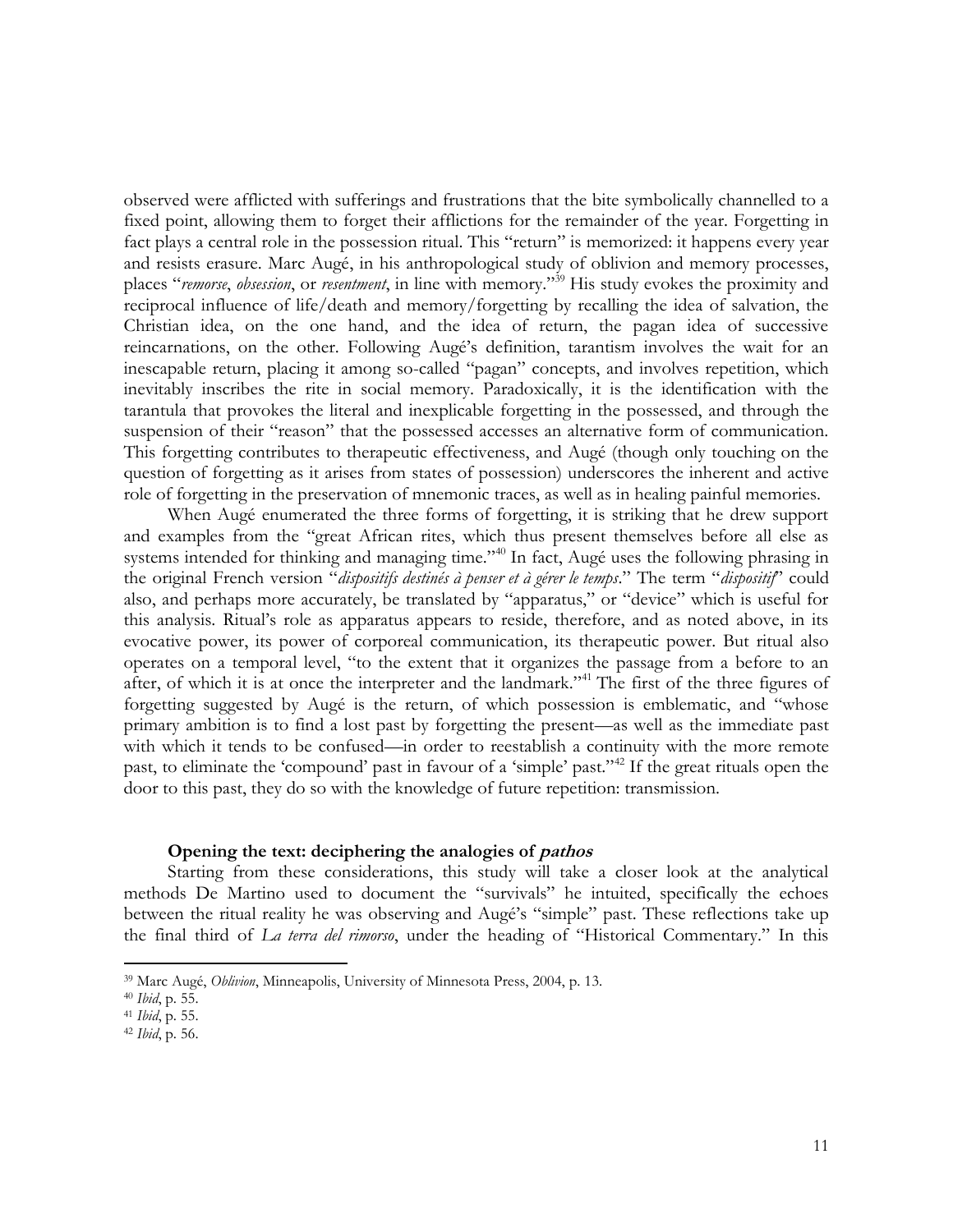section, De Martino switches to a different scale by removing tarantism, as molecular object, from the isolation in which he had temporarily placed it, while maintaining a cautious approach. "Although we must avoid these two reductions so as to keep tarantism from disappearing into a type or antecedent, the comparison with similar phenomena or the search for classical or ancient antecedents are in and of themselves beyond criticism."<sup>43</sup> Subsequent chapters<sup> $44$ </sup> are devoted exclusively to parallels between ancient Greek texts and active constituents of the ritual in Apulia, a land that was once part of *Magna Graecia*.

Even though De Martino posited the fixing of tarantism's symbolic autonomy in the Middle Ages, it is the "traces" of tarantism as embodied in figures that interest him. It is here that he turns to ancient literary texts to highlight the parallels. The first "family resemblance" consists, for example, in what he calls the "symbolism of the bite," which is central to the idea of *rimorso*. In the first instance, the anthropologist relies on the mentions of animal bites (spiders, snakes, rabid dogs) in the erudite medical-literary genres<sup>45</sup> popular in the Greek world. To the figure of the bite is added that of the *oistros* (often involving *errores*, that "anguished, delirious, hallucinating and furious flight"<sup>46</sup>), which is indissociable from it. It is a form that he finds in Aeschylus, not only in the myth of Lyssa and the Erinyes (indeed, Lyssa's stinger was called the "scorpion's sting"), but also in the myth of Io, the wayward virgin pursued by the horsefly sent by Hera to sting her. Through the Aeschylean vision of the myth of Io, De Martino succeeds in going beyond the simple bite and discovers a symbolic space filled with endless correspondences, where even the sensory elements that set off the choreutic-chromatic-musical apparatus find their equivalents. He evokes the episode in *The Suppliants* in which Io is finally delivered from her furious flight by being impregnated by Zeus, and reclaims reason in a landscape dominated by luxuriant trees and the infinite flow of healing waters. This place recalls the leaf and water decorations used in home-based tarantism ceremonies, in which flight (*errores*) takes place in a circumscribed rhythmic form, its space limited to the perimeter of the white sheet. With the support of these images recorded by Aeschylus and found in "real historical"—even documentary—testimonials from Pseudo-Hippocrates, <sup>47</sup> Plutarch<sup>48</sup> and Aristoxenus of

<sup>43</sup> De Martino, 2005, p. 177.

<sup>44</sup> Specifically chapter II, "The Symbolism of *Oistros*," chapter III, "The Symbolism of *Aiôresis*," and chapter IV, "The Musical Catharsis."

<sup>45</sup> In Nicander, he found a description of a spider-bite crisis whose symptoms were consistent with a skull-spider bite. Philoumenos, a historian of religious life, confirms the contagiousness of this physical state following a bite. Texts by Pliny allowed him to recognize the arbitrary and purely symbolic character of the territorial location of the bite and its effects, which reminded him of the tarantula-free territory around the Apulian town of Galatina.

<sup>46</sup> De Martino, 2005, p. 220.

<sup>47</sup> "A fragment of a short pseudo-Hippocratic treatise on women's illnesses describes some forms of crisis in the Greek world which frequently afflicted maidens and women whose equilibrium had been altered by remaining childless. Such crises […] were characterized by a form of stupor, followed by fever and then *mania*," *Ibid*, p. 191 <sup>48</sup> De Martino relates, via Plutarch, the suicide of the virgins of Miletus.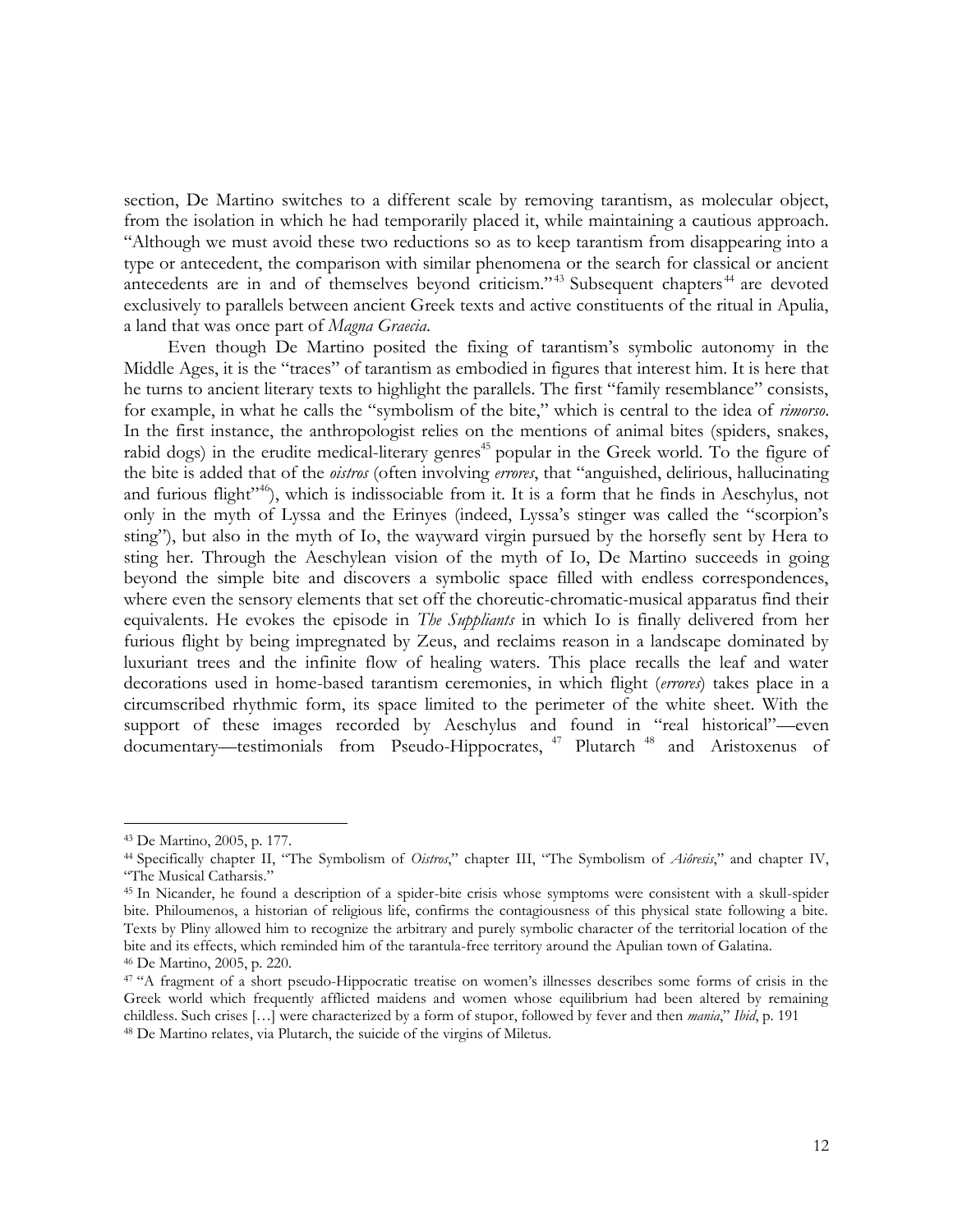Tarentum,<sup>49</sup> De Martino succeeds in bringing recurring elements into alignment, traced back to a mythological foundation:

Animal-type possession accompanied by a violent retreat from social life and the refusal of the civil order of human world, […] the hypnotic melody which accompanies the running about […] the resolution of the crisis in an arboreal paradise flowing with perennial healing waters, where the reintegration of the unsettled female destiny is carried out and human form and reason are regained symbolically.<sup>50</sup>

In the passages from ancient literature, it is these vibrant, if not "iconic," analogous forms of which tarantism preserves traces that De Martino locates and brings into dialogue in his textual research. We cannot help but note a correlation between these fertile images and Warburg's concept of "afterlife" (*Nachleben*), developed specifically around recurring images in iconography. It is important however to recall the terminological distinction noted by Georgio Agamben <sup>51</sup> between "survival" and Aby Warburg's concept of "*Nachleben*," which means "afterlife" rather than "survival," and thus does implies the (symbolic) interruption of death. Francesco Faeta, in a comparative study of the approaches of Warburg and De Martino, reminds us of the possible influence on Warburg of the concept of "survival" as defined by anthropologist Edward B. Tylor<sup>52</sup>. In addition to the problematic nature of connections between ethnographic facts and records from antiquity, Faeta discerns a "crypto-evolutionist" spirit in anthropology, which De Martino of course approaches with his attention to "survivals" and "relics."<sup>53</sup> If "survival," is for Warburg a profoundly fertile rupture, for De Martino it suggests a certain "lag" with respect to modernity, a connotation that makes his posture even more ambivalent when we consider that he enthusiastically dedicated his career as an anthropologist to these surviving forms.

In De Martino's final analysis, entitled "Historical Commentary," he argues that a lucid study of tarantism requires us to recall the Greek experience of *pathos*, which involved a constant passage, as he described it,

from the somatic sphere to the psychic one and to the moral and religious one, and, in relation to this, the therapeutic use of music (and of dance) always implied a catharsis, embracing within a common horizon of symbolic efficacies, illness that we would qualify from case to case as illnesses of the body, disorders of the psyche or moral conflicts.<sup>54</sup>

<sup>&</sup>lt;sup>49</sup> Aristoxenus of Tarentum relates an episode in which a group of women is suddenly struck with ecstasy, and the remedy proves to be music.

<sup>50</sup> *Ibid*, p. 191.

<sup>51</sup> See Giorgio Agamben, *Image et mémoire*," trans. Marco Dell'Omodarme, Paris, Hoëbeke, 1998

<sup>52</sup> According to Faeta, this influence from anthropology would appear, in Warburg's time, to have already been outdated. Regarding the concept of survival (*Nachleben*) for Aby Warburg, it is essential to refer to Georges Didi-Huberman, *L'image survivante. L'histoire de l'art et le temps des fantômes selon Aby Warburg*, Paris, Minuit, 2002. <sup>53</sup> See Faeta, 2003, p. 89.

<sup>54</sup> De Martino, 2005, p. 204.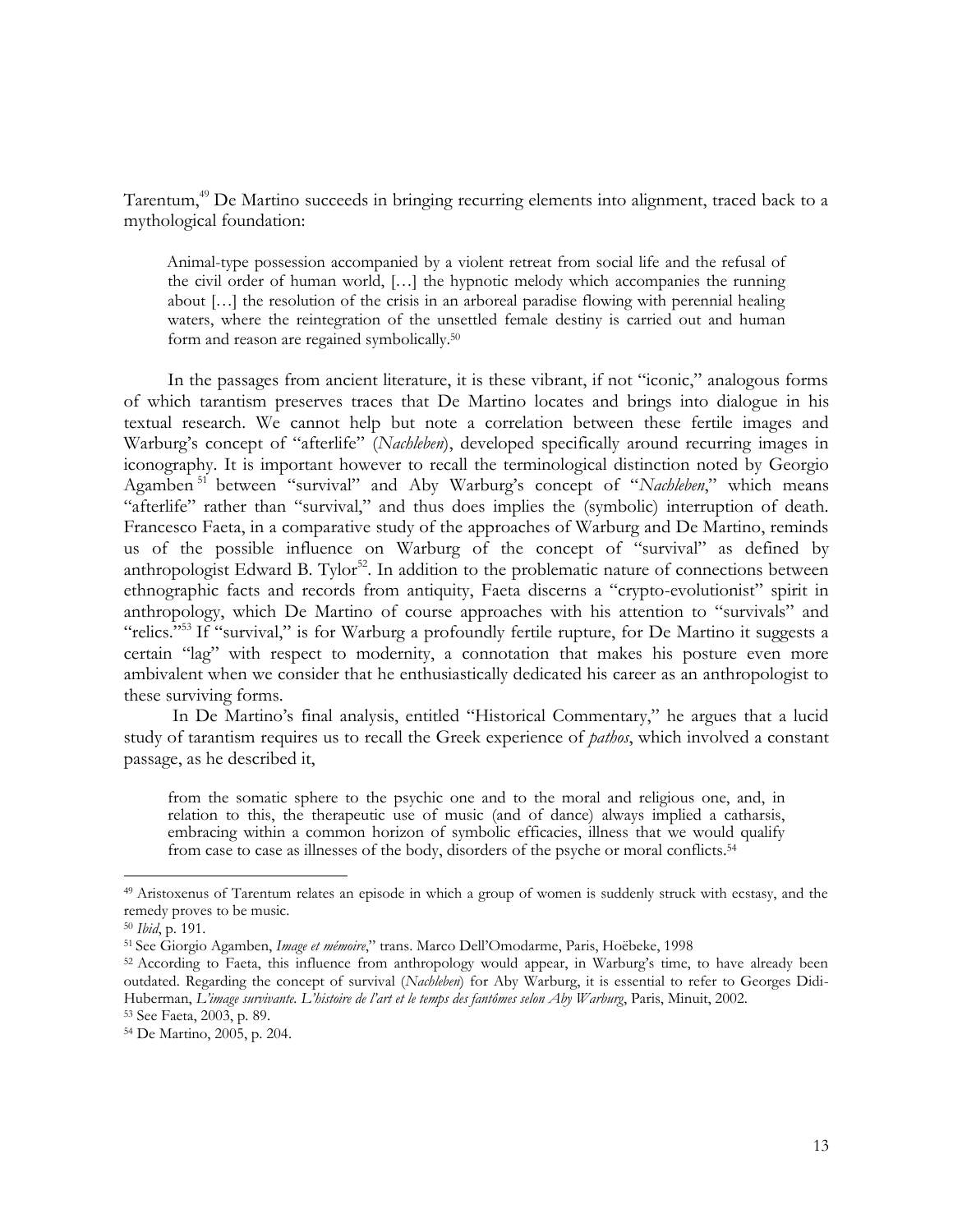Using primarily textual sources, he therefore attempts to capture an intensity whose effectiveness plays out on the body. For Warburg, the idea of *pathos* reappears in his "formulae" (*Pathosformeln*), which constitute what Didi-Huberman called an "archive of intensities." Such an archive is essential to the study of tarantism as a choreutic-musical apparatus in that it is fixed, as Didi-Huberman explains, into a *choreutic* paradigm

responsible for interrogating, more radically, the status of the "formula" to the extent that it gives rise to a "pathos," i.e. a physical and emotional crisis in the human body. We could hypothesize that the "bodily techniques"—greetings, dances, rules of combat, sports, relaxed postures, sex positions—offer a privileged articulation of this 'connaturality between word and image' sought by Warburg.<sup>55</sup>

#### **The power of the image: De Martino and the archive of gesture**

The correspondences between Ernesto De Martino and Aby Warburg<sup>56</sup> thus go beyond the question of transmission and move into the forms that encourage transmission and the means of identifying these forms; the relationship between these concerns seems to play out in the researchers' (implicit or explicit) reliance on images. Warburg, an art historian who, in his search for "survivals," took an ethnographic detour into the world of the Hopi Indians, casually shot a series of photographs in 1895, which he then put on display almost 30 years later at the Kreuzlingen sanatorium as part of a conference intended to prove to his doctors and psychiatrist he was now ready to leave the psychiatric institution in which he had been placed. The analogies Warburg identified between Ancient Greek animal cults and the Hopi Indians' ritual use of snakes were presented here in their fully visual dimension. During his presentation, words were assigned a secondary role, as *image-by-image* presentation was seen to reveal deep correspondences and allow him to confirm his intuition about the "afterlife" (*Nachleben*) of the symbolic and corporeal image of the snake.<sup>57</sup> De Martino, as an anthropologist leading a multidisciplinary expedition, not only directed his research team to take countless photographs, shoot many feet of footage and make audio recordings—bearing witness to what he saw as "ancient traces" coming to life before his eyes—but engaged the image even before his fieldwork encounter with tarantism, in the form of drawings he made in his preparatory notebook.

<sup>55</sup> Didi-Huberman, 2001, p. 144. "[P]our charge d'interroger plus radicalement le statut de la 'formule' en tant qu'elle donne existence à un *'*pathos,'c'est-à-dire à une atteinte physique et affective du corps humain. On pourrait faire l'hypothèse que les 'techniques du corps' – salutations, danses, règles de combat, sports, attitudes de repos, positions sexuelles – offrent une artiulation privilégiée pour cette 'connaturalité entre le mot et l'image' que cherchait Warburg," (my translation).

<sup>56</sup> See the work of Francesco Faeta, but also of Riccardo Di Donato (ed.), *La contraddizione felice? Ernesto De Martino e gli altri*, Pise, ETS, 1990, p. 185-195.

<sup>57</sup> Aby Warburg, *Le rituel du serpent*, Paris, Macula, 2003.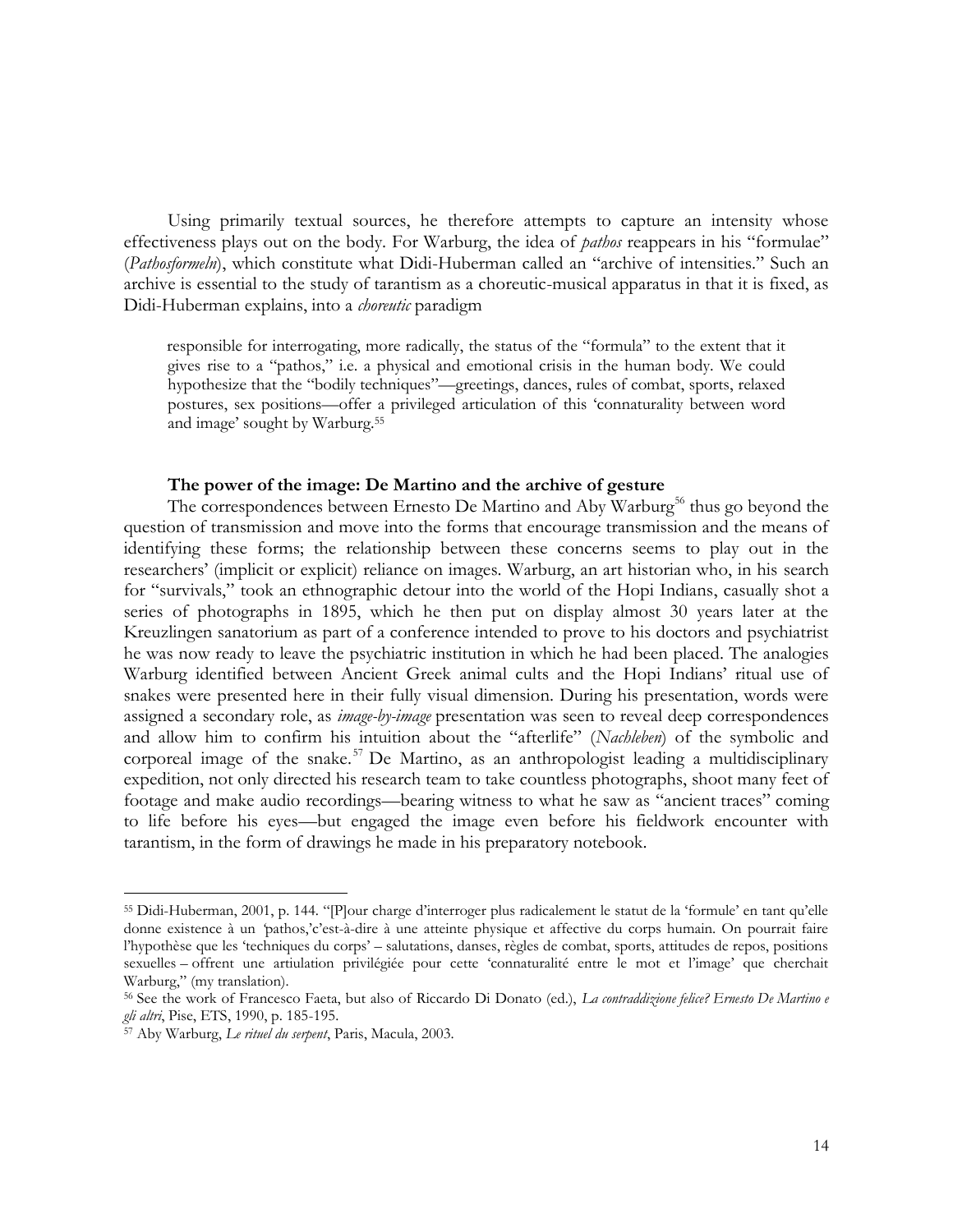Photography plays an important role in De Martino's work, despite some skepticism, on the researcher's part, as to its communicative value. *La terra del rimorso* includes a substantial photographic appendix containing the rich photographic work of Franco Pinna, carried out according to De Martino's detailed instructions. A reading of Pinna's work contract<sup>58</sup> and those of other team members gives a clear indication of the level of control De Martino exercised over the production of images in the field. Team members were not to take any photographs unless they were strictly for personal use. And for each photograph that illustrated tarantism, Pinna was required to refer to De Martino's instructions and notes, as if the anthropologist were in some sense asserting rights to an entire "picture of tarantism."

These countless photographs seem to have had a consistent role only during the research phase. The task of restoring the ethnographic data and giving them meaning post facto, however, was left to words. This fact becomes more obvious when we recall the sources De Martino used in dealing with his "survivals," relying exclusively on ancient written texts, from Pliny<sup>59</sup> to Aeschylus to Plato. And yet, he writes of "Aeschylus' *image* of Io"<sup>60</sup>. Francesco Faeta provides some insight into this relationship between words and images, and the curious tension it produces:

[...] De Martino's writing is literarily astute and graced with complex poetic allusions; at the same time, it is rigorously incisive, giving the appearance of resulting from a preference for speech and the primacy of the *verbum.* […] The truth is that speech often recovers the visual experience, almost by swallowing it whole.<sup>61</sup>

The photographs of chorographic cycles in *La terra del rimorso*, shot during "real" exorcism sessions in the tarantulated women's homes, can be understood as dynamic materials in deep complicity with the text; laid out in the sequence of the performance, it is difficult to determine whether the image shaped the text or vice versa. Photographic action and anthropological writing are brought very close together, becoming, according to Faeta, the site of synthesis of *a priori*  anthropological ideas and hypotheses. It is quite clear De Martino carefully selected them to illustrate his written work. During fieldwork, however, it is not with De Martino's text in mind that Franco Pinna shot such a large number of photographs. The absence of a moving picture camera during fieldwork might partially account for Pinna's extreme photographic productivity; film would have enabled the researchers to archive and analyse gesture in more detail. The fact that Gianfranco Mingozzi's famous film *La taranta* (1962) was released so soon after De

<sup>58</sup> All the work contracts of the members of the 1959 expedition are found in Ernesto de Martino's digital archive, kept by the Associazione Ernesto de Martino in Rome.

<sup>59</sup> Pline, *Hist. nat.* VIII, cited in De Martino, 1966, p. 219.

<sup>60</sup> De Martino, 2005, p. 189.

<sup>61</sup> "Queste […] indicano una peculiare tensione, una vigilanza e una misura rivelatrici, a mio avviso, di un atteggiamento ideologico : la scrittura di De Martino, letterariamente consapevole, colma di una complessa allusività poetica e, al contempo, rigorosamente incisiva, appare come conseguenza della preferenza della parola, del primato del *verbum*," Faeta, 2003, p. 73, (my translation).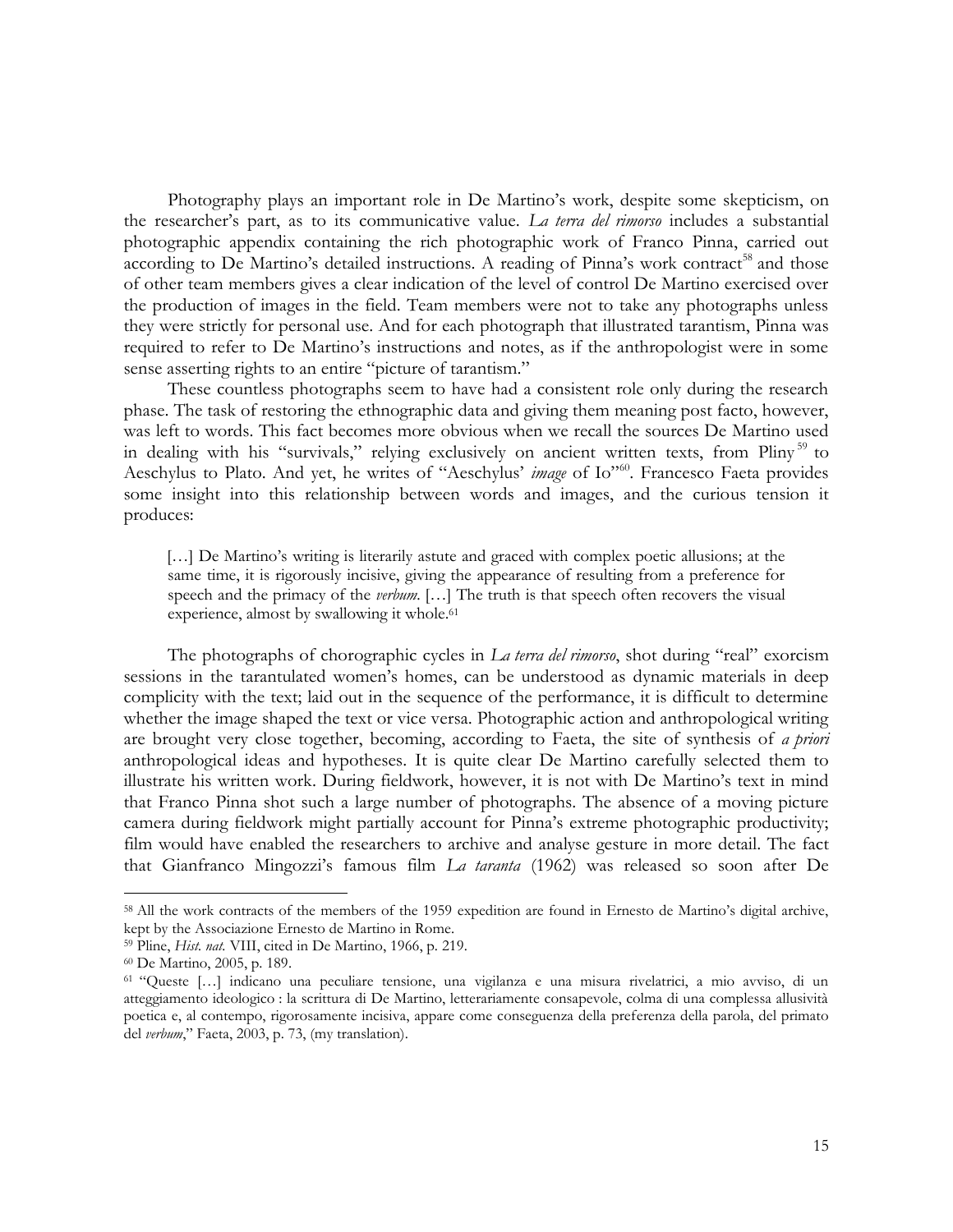Martino's *La terra del rimorso* (1961) was published and that both documents are very similar in content might lead one to think that Mingozzi was present during fieldwork. In reality, there was no filmmaker on De Martino's 1959 multidisciplinary expedition. Pinna's photographs of the tarantulated persons' choreutic cycles thus seem to make up for this marked absence of moving images. Indeed, Pinna's series of photographs pay special attention to bodily motions and break down those movements analytically. His previously mentioned photographic series of the "reconstruction of tarantism" (*Raccolta 38 - Ricostruzione del tarantismo*) in the hotel room is a case in point: the series only makes sense when the images are laid out side by side and as a group. This series offers a reverse portrait of the images selected for *La terra del rimorso*, which sought to capture reality. They precisely contrast by taking the viewer backstage, into the workings of a tenacious "*in vitro*" anthropological study. Although the *Raccolta 38* can be seen as a form of documentary excess, yet despite their scientific staging, these photographs allow us to understand the novelty of De Martino's approach for Italian scholarship: his profound interest in performance and its fully corporeal, sonic and visual dimension. At a time when in Italy, ritual was mainly studied philologically (hence purely as texts), De Martino asked to see it re-enacted in a privileged context, only for the researchers' eyes.

It is not surprising that on these photographs ethnomusicologist Diego Carpitella is proceeding to observational drawings of the choreographic cycles, as he will later elaborate extensive reflections on gesture, a study he calls "*cinesica*"<sup>62</sup> (kinesics), reminiscent not only of Ray Birdwhistell's theories on kinesics,<sup>63</sup> but more importantly of Andrea De Jorio's 1800s work on Neapolitan gesture.<sup>64</sup> In fact, Carpitella largely compensated for the lack of theoretical reflections made by De Martino specifically on the production of images during fieldwork, and he authored several sharp ontological analyses of photography and  $film<sup>65</sup>$ , discussing their contribution to ethnographic research. As an ethnomusicologist, his sensitivity to sound and its technical reproduction were, so to speak, transposed into the field of vision as he theorized what De Martino had intuitively set in motion with his "interdisciplinary ethnographies." Carpitella's fascination with moving images proved so visceral that precisely one year after the 1959

<sup>62</sup> See for example Diego Carpitella, "I segni a Napoli ricerche sulla cinesica popolare (documenti filmici), *Sociologia della letteratura*, Acts of the first National Congress (Gaeta, October 1974), Fernando Ferrara, Michele Rak, Alberto Abruzzese, Romolo Runcini, Roma, Bulzoni (eds.), 1978, p. 204-207 ; "Cinesica 1. Napoli. Il linguaggio del corpo e le tradizioni popolari codici cinesici e ricerca cinematografica," *La Ricerca Folklorica*, vol. II no. 3, 1981, p. 61-70 ; "Cinesica e cultura. L'uso scientifico del cinema nello studio del linguaggio del corpo," *Bolletino dell'AICS*, December 1986, p. 27-28.

<sup>63</sup> Ray Birdwhistell, *Introduction to Kinesics: an Annotation System for Analysis of Body Motion and Gesture,* 1952 ; *Kinesics and Context. Essays on Body Motion Communication*, Philadelphia, University of Pennsylvania Press, 1970.

<sup>64</sup>Andrea De Jorio, *La mimica degli antichi investigata nel gestire napoletano*, Naples, Fibreno, 1838.

<sup>65</sup> Diego Carpitella, "La registrazione foto-fonografica nelle ricerche etnofoniche," *Popular Photography Italiana*, no. 129, 1968 ; "Franco Pinna e la fotografia etnografica in Italia," in *Viaggio nelle terre del silenzio: reportage dal profondo Sud 1950-1959*, Milan, Idea Editions, 1980 ; "De Martino e le nuove discipline," *La Ricerca Folkorica*, vol. VII, no. 13, 1986, p. 69-70. Carpitella reflects upon media in numerous other articles, and was very involved in the Associazione Italiana di Cinematografia Scientifica (AICS), where he organized conferences and screenings for about a decade, contributing to the advancement of visual anthropology studies in Italy.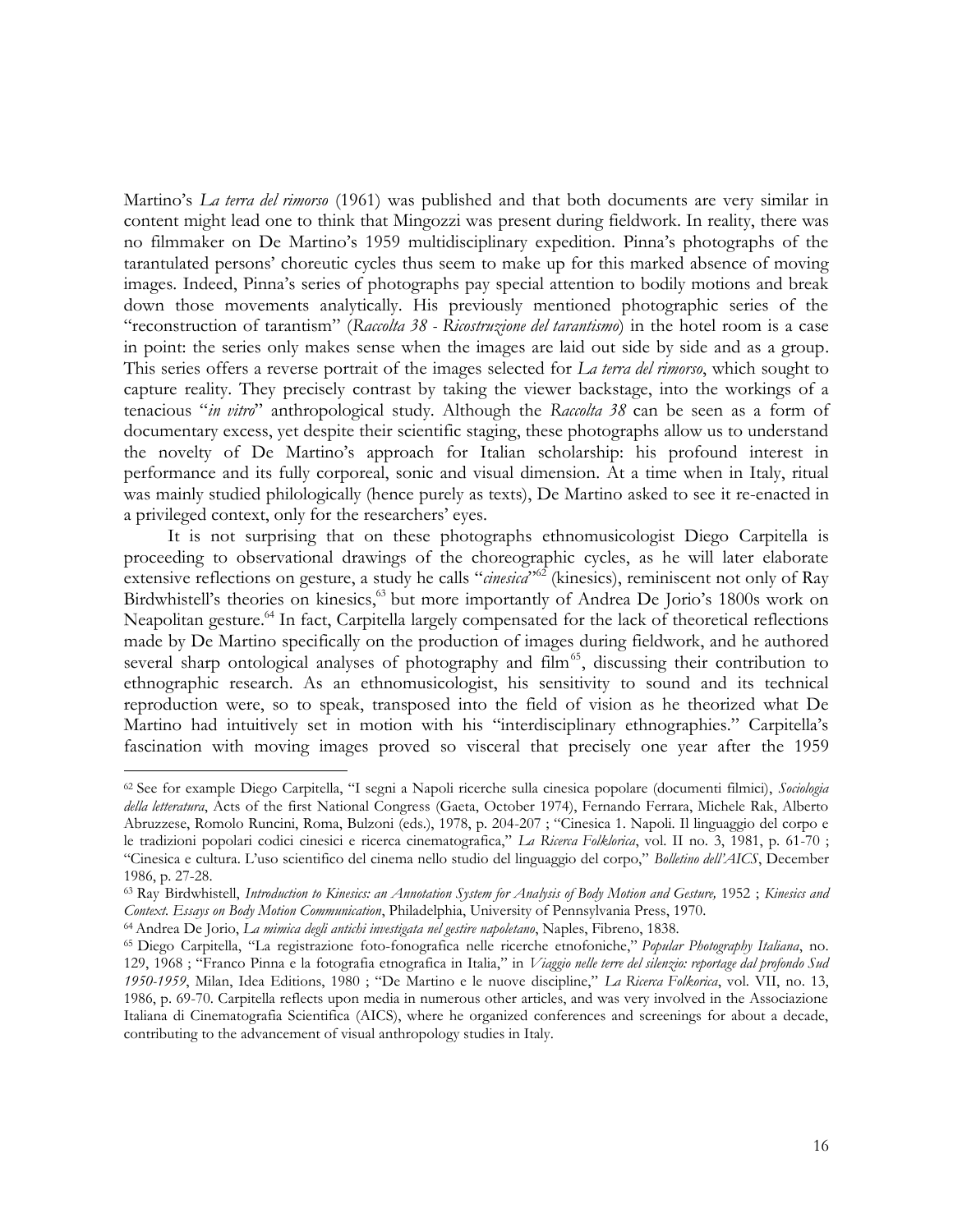expedition, he decides to return in Apulia with a camera, in order capture images: the result of this solo expedition is an unclassifiable black and white 16 mm short film, *Meloterapia del tarantismo* <sup>66</sup> , which is the only "demartinian" film produced exclusively with the scientific intention of a research tool. More than a decade later, in a slightly conflictual debate of a symposium entitled *Cinema, fotografia e videotape nella ricerca etnografica*<sup>67</sup>, Carpitella continues to defend the use of film in anthropology by stating: "There are many things that can be seen in the editing room that cannot be seen by the naked eye."<sup>68</sup> This attention to bodily gestures, and faith in photography and film as reliable tools to record and observe them with precision is central to understand the substantial production of images in De Martino's research phases, and could almost be summed up in that utterly simple phrase.

Although De Martino has explicitly written very little about images, various scholars have considered his books as sites of endless visualist metaphors. It also becomes clear, in exploring his personal archive,<sup>69</sup> that his unspoken attraction to images as a source of knowledge preceded his use of film and still photography in the field, and may have preceded his fieldwork altogether. While his team was put through intensive preparation before going into the field, De Martino spent countless hours studying analogous forms of *pathos,* particularly by copying images from then-contemporary German works on classical antiquity.<sup>70</sup> His personal notebooks are full of preliminary sketches that presage his direct study of forms of possession and mourning in southern Italy. In reviewing his journals, we find stick figures kneeling, with open arms and minutely detailed mimetic typologies of weeping mourners. We find lists of gestures headed "RAGE, HUNGER, LIBIDO" or "AMNESIA," or small human figures copied from designs on ancient vases, "shaking a bough over death." Some pages have sketches both rough and precise, with marks scratched out and redrawn as De Martino sought to pictorialize exact ritual postures. This reproducibility echoes the very essence of the ritual, whose image contains a true "afterlife" (*Nachleben*) through the hand of the anthropologist who so meticulously copies it. Where Michael Taussig demonstrates how fruitful the analysis of drawings in fieldwork notebooks can be,  $\frac{7}{1}$  De Martino's case demonstrates the same productivity, but in a preparatory sense—his drawings do not seem to record events observed in the field. Moreover, De Martino's drawings are reproductions of reproductions consulted beforehand, in books. Though there exists as yet no

<sup>66</sup> Diego Carpitella, *Meloterapia del tarantismo*, 1960, 16mm, 14'.

<sup>67</sup> *Cinema, fotografia e videotape nella ricerca etnografica*, Nuoro, 1977.

<sup>68</sup> "Ci sono molte cose che si possono vedere in moviola e ad occhio nudo non si vedono," *Cinema, fotografia e videotape nella ricerca etnografica in Italia,* Atti dell'omonimo Convegno Nazionale, ISRE (Nuoro, October 1977).

<sup>69</sup>Archivio Ernesto de Martino de l'Association Ernesto de Martino, Rome. Grateful acknowledgments to Clara Gallini and Adelina Talamonti, as well as Marcello Massenzio, without whom this study of these materials would not have been possible.

<sup>70</sup> We find notes and drawings based on the works of specialists of classical antiquity such as Marcelle Webrouck, Hans Bonnet, Edward William Lane, Gustaf Dalman, H.V. Sedilitz. E. Littman, Ignác Goldziher, Gertrud Thausing, P. Khale, Alexandre Moret, A. Erman, H. Ranke and Willy Zschietzschmann, among others.

<sup>71</sup> Michael Taussig, *I Swear I Saw This. Drawings in Fieldwork Notebooks, Namely my Own*, University of Chicago Press, 2011 ; "What Do Drawings Want?," *Culture, Theory and Critique*, vol. 50, n° 2, 2009, p. 263-274.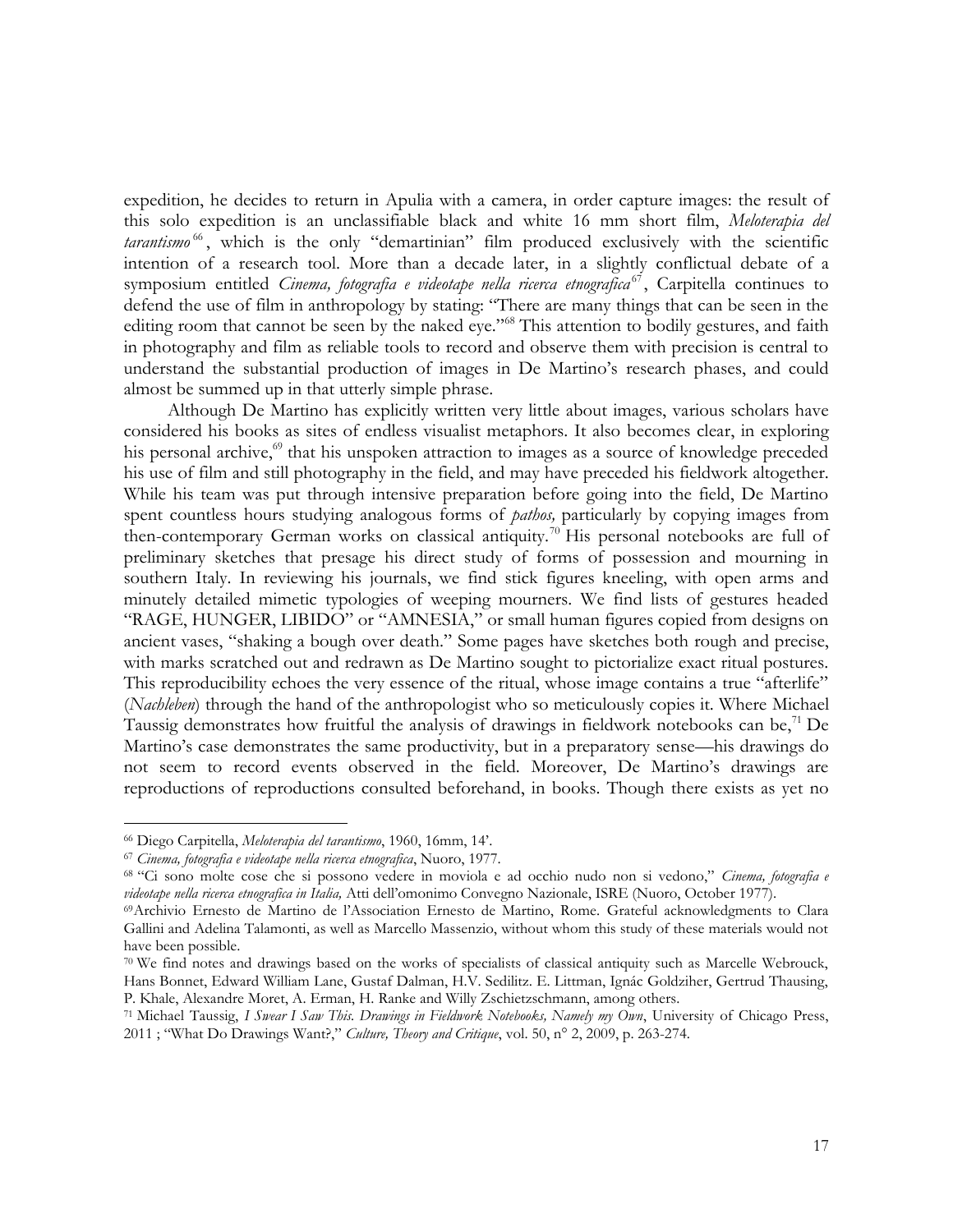detailed analysis of De Martino's drawings, it is nonetheless obvious that they reflect an "intimate" relationship with images that were essential to his intuitive understanding of the ritual phenomenon he was preparing to observe.

Not only do these examples allow us to judge the ambivalent role of iconographic sources in De Martino's search for survivals, they reveal deeper links with Warburg concerning the route toward the identification of analogies with the past. It is undeniable that the choreutic-chromaticmusical apparatus obliged De Martino to confront the problem of the image, whether openly or not. In effect, this choreutic paradigm is, according to Didi-Huberman, the privileged site of the articulation of the "connaturality between word and image."<sup>72</sup> Nevertheless, the most explicit example of confidence in the productive comparison of historically varied iconographic materials is found in *Morte e pianto rituale nel mondo antico. Dal lamento pagano al pianto di Maria,*<sup>73</sup> which closes with a surprising "Figurative Atlas of Mourning" (*Atlante figurato del pianto*) comprising 66 images. The title is reminiscent of Warburg's *Mnemosyne* atlas<sup>74</sup> (unfinished, 1929) and stands in contrast to the anthropological vocabulary of the time. Indeed, De Martino describes this section of the book as "relatively new." It is an extremely heterogeneous iconographic collection (including photographs, film stills drawn from film strips, reproductions of pottery, etc.), the first part of which comprises a series of so-called "folkloric" photographs that are mainly presented as "artificial"<sup>75</sup>. The second part includes examples of archaic gestures and the third part consists of iconographic representations from the medieval era.

*Morte e pianto rituale* is a study of what De Martino calls *tecnica del piangere*<sup>76</sup> ("technique of lament"), a performative mourning ritual that he considers as linked to antiquity, whose echoes can be found both in literature, ancient iconography and Christian representations—which, as Warburg notes, carry "traces" while simultaneously repressing them—and in certain regions of southern Italy in the 1950s. De Martino's historico-religious perspective thus aims to create a comprehensive portrait of this ritual mimicry, which is why he states philological attention to ancient Greek texts is insufficient to understand this form of lamentation in its true light, across its verbal, gestural and melodic orders. "Folkloric documentation *allows us to see* [emphasis added], in all its dramatic obviousness, what the ancient documents only allow us to glimpse or imagine,

<sup>72</sup> Georges Didi-Huberman, "Aby Warburg et l'archive des intensités," *Études photographiques*, n° 10, novembre 2001. http://etudesphotographiques.revues.org/index268.html (last consultation on January 30<sup>th</sup> 2012).

<sup>73</sup> Ernesto De Martino, *Morte e pianto rituale nel mondo antico. Dal lamento pagano al pianto di Maria*, Turin, Einaudi, 1958.

<sup>74</sup> See the recently edited Aby Warburg, *L'atlas Mnémosyne* (with an essay by Roland Recht), Paris / London, L'équarquillé – INHA and The Warburg Institute, 2012.

<sup>75</sup> As noted above, "artificial" lamentations are those done by weepers out of context, by De Martino's request. There is nothing unusual about this guileless performative act, which has been constitutive of the ritual since classical antiquity. Some of the mourners were chosen for their talent at this kind of performance, and were even occasionally paid to mourn total strangers.

<sup>76</sup> *Ibid*, p 57.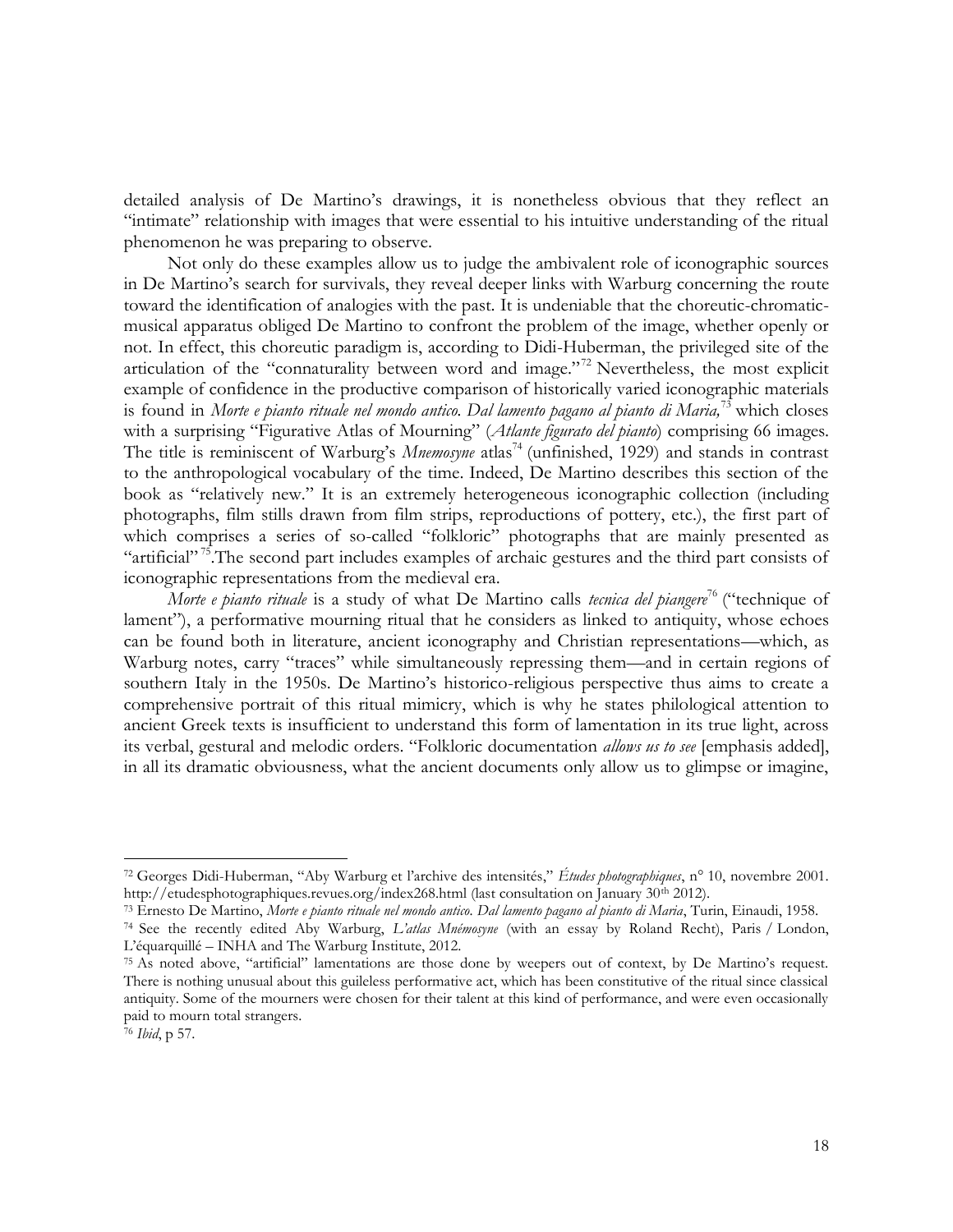i.e. the lamentation as an active rite."<sup>77</sup> And so reappears the importance of "living documents" in the study of funerary lamentations, which, thanks to their visual and corporeal presence, gave the researcher the *enargeia* ("clarity, vitality," in Ginzburg's sense<sup>78</sup>) to fully understand the phenomenon. It may be this same *enargeia* that De Martino seeks to translate into his work, by collecting a series of audio and photographic recordings, "both [which are] indispensable for not losing the concrete relationship with ritual lamentation as a dynamic unit of speech, monotonous chant and gesture."<sup>79</sup> This attention to the gestural components of performance is recognizable in the meticulous observation methods described above, and furthermore explains De Martino's overall enthusiasm for photography and its power, especially during research phases.

De Martino's atlas thus reflects the infinite scope of his definition of funerary lamentation. Given its taxonomic aspect, his approach reminds us of Mauss's manual of ethnography : these are not just collections that simply illustrate theory, but are curated objects that*—*through their assemblage*—*reveal abstract principles. Yet De Martino's primary divergence from conventional ethnographic data collection is his transcultural and profoundly transhistorical juxtaposition of iconographic elements (Greek, Egyptian, Phoenician and Italian). His series display multiple relationships articulated around the body: "mourning tends to be reflected in human faces and bodies in mimetic expressions."<sup>80</sup> It is important to think of this collection of images not simply as an attempt to archive gestures, and particularly not for the sole purpose of preservation (moving pictures would have served better than photographs for this). Warburg's method provides an interesting insight into the unique logic of this atlas, and Faeta identifies important intersections between the two methods:

[...] the central importance of the image in the demonstration of cultural processes (as not merely parenthetical […] ), the productive confidence in a comparison of iconographic sources of differing depth, […] the critical presupposition of substantial continuity between the classical world, the Italian renaissance and the "primitive" world (in De Martino's case a Lucanian and Transylvanian ethnic reality.)<sup>81</sup>

For the purpose of our study, we add a final key parallel: the desire to build an "archive of intensities" of symbolic forms, in the sense that Didi-Huberman ascribes to Warburg's lists of

<sup>77</sup> "[…] È ciò che la documentazione antica ci lascia soltanto intravedere o immaginare, cioè il lamento come rito in azione, la documentazione folklorica ce lo pone sotto gli occhi in tutta la sua evidenza drammatica […]," *Ibid*, p. 58- 59, (my translation).

<sup>78</sup> Carlo Ginzburg, *Le fil et les traces*. *Vrai, Faux, Fictif*, Verdier, 2010, p. 27.

<sup>79</sup> "[…] le une e le altre indispensabili per non perdere mai il rapporto concreto con il lamento rituale come unità dinamica di parola, di melopea, di gesto," De Martino, 1958, p. 76, (my translation).

<sup>80</sup> "[…] l'evento luttuoso tende a riflettersi nei volti e nei corpi umani secondo espressioni mimiche," *Ibid*, p. 385.

<sup>81</sup> "la centrale importanza dell'immagine nel testimoniare i processi culturali (e non una sua mera funzione didascalica [...]), [...] una feconda fiducia nella comparazione di fonti iconografiche di origine e spessore diverso, nel presupposto critico di una sostanziale continuità culturale tra mondo classico, Rinascimento italiano, mondo « primitivo » (nel caso di de Martino realtà etniche lucane e transilvane), Faeta, 2003, p. 99 (my translation).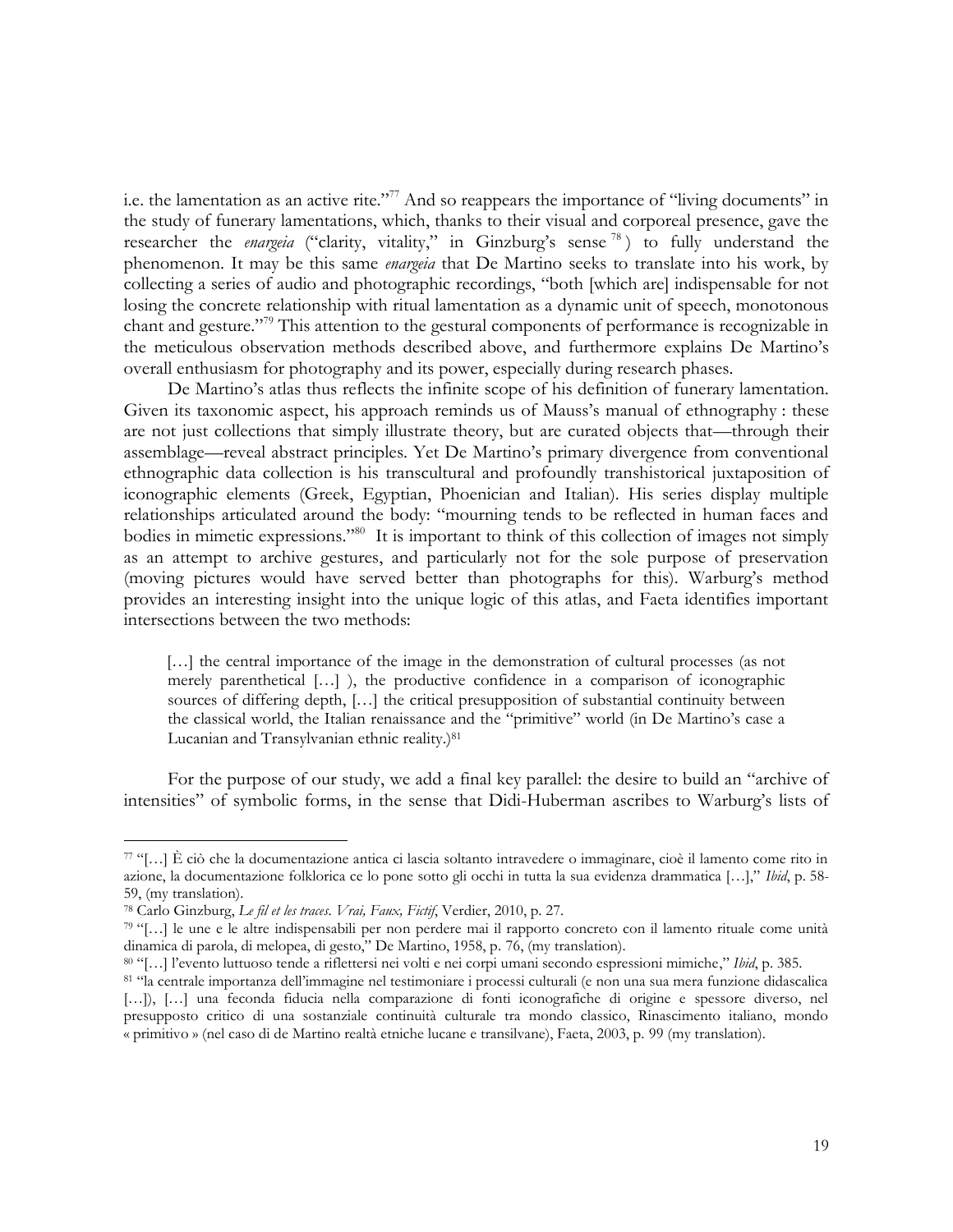"mimetic degrees." De Martino's work also seems to "reconstitute the link of (anthropological) connaturality between word and image,"82 a connaturality that, as we have seen, is inscribed in the history of bodies to which literary sources alone do not seem to do justice.

The inherent mnemonic power of ritual thus offers De Martino fertile ground for thinking about the question of so-called "pagan survivals." In part because of its codified, repetitive structure, ritual has durability over time. That continuity, in the case of tarantism, is not only inscribed in memory, but is articulated in "remorse" (*rimorso*)*—*both remorse and the re-bite and becomes manifest in the "return." The role of forgetting in this process is incontestable—it is through possession in the present that the possessed gains access to a "simple past." De Martino established correspondences by working mainly from literary sources, including texts from antiquity, in which he discovered a multitude of apparently familiar symbols. In these sources, elements such as the bite (*oistros*) clarify the reality playing out before him in Apulia, despite all the epistemological perils inherent in making such connections. These figures are reminiscent of those in Warburg's atlas of Dionysian forms, in which he used iconographic comparison to identify the formula of *pathos* in the famous "figure of the nymph as Maenad, whether she be pagan or Christian."<sup>83</sup> This method lends itself perfectly to the identification of a choreutic-chromatic-musical exorcism apparatus, as it questions the image as the site where "survivals" are inscribed. At the same time, images are not peripheral to De Martino's research process. In the opening pages of *La terra del rimorso*, he even admitted that the idea of organizing the 1959 expedition was sparked by a photographic impulse:

The initial idea of carrying out an ethnographic investigation of Apulian tarantism […] came to me as I was looking at some of André Martin's excellent photographs. […] These photographs could be seen as images of strange, eccentric behavior, arousing a momentary curiosity  $[\ldots]$ ; but for me, they were a stimulus for anchoring the planned religious history of the South […] to a phenomenon which recalled the commitment to historiographic coherence in an exemplary manner precisely because it appeared as a knot of extreme contradiction.<sup>84</sup>

It is as though this image of "folkloric-religious" detail, a *molecular* history captured by photography, was enough to generate De Martino's profound desire to put together a more comprehensive plan and adopt a transcultural and transhistorical perspective. How can one not foresee quite literally the power of Barthes' *punctum*, caused by these muse-like images: photographs that also operate within a complex "evidential paradigm" <sup>85</sup>? This intense triggering feeling of being "hit," "pointed" (*pointé*), emerges curiously, in the questionnaires used to interview the victims of tarantism during the 1959 field research. The notebooks of the team, and

<sup>82</sup> Didi-Huberman, 2001.

<sup>83</sup> *Ibid.*

<sup>84</sup> De Martino, 2005, p. 11.

<sup>85</sup> The concept of "evidential paradigm" is explained thoroughly in Carlo Ginzburg, *Clues, Myths and the Historical Method*, Baltimore, Johns Hopkins University Press, 1989.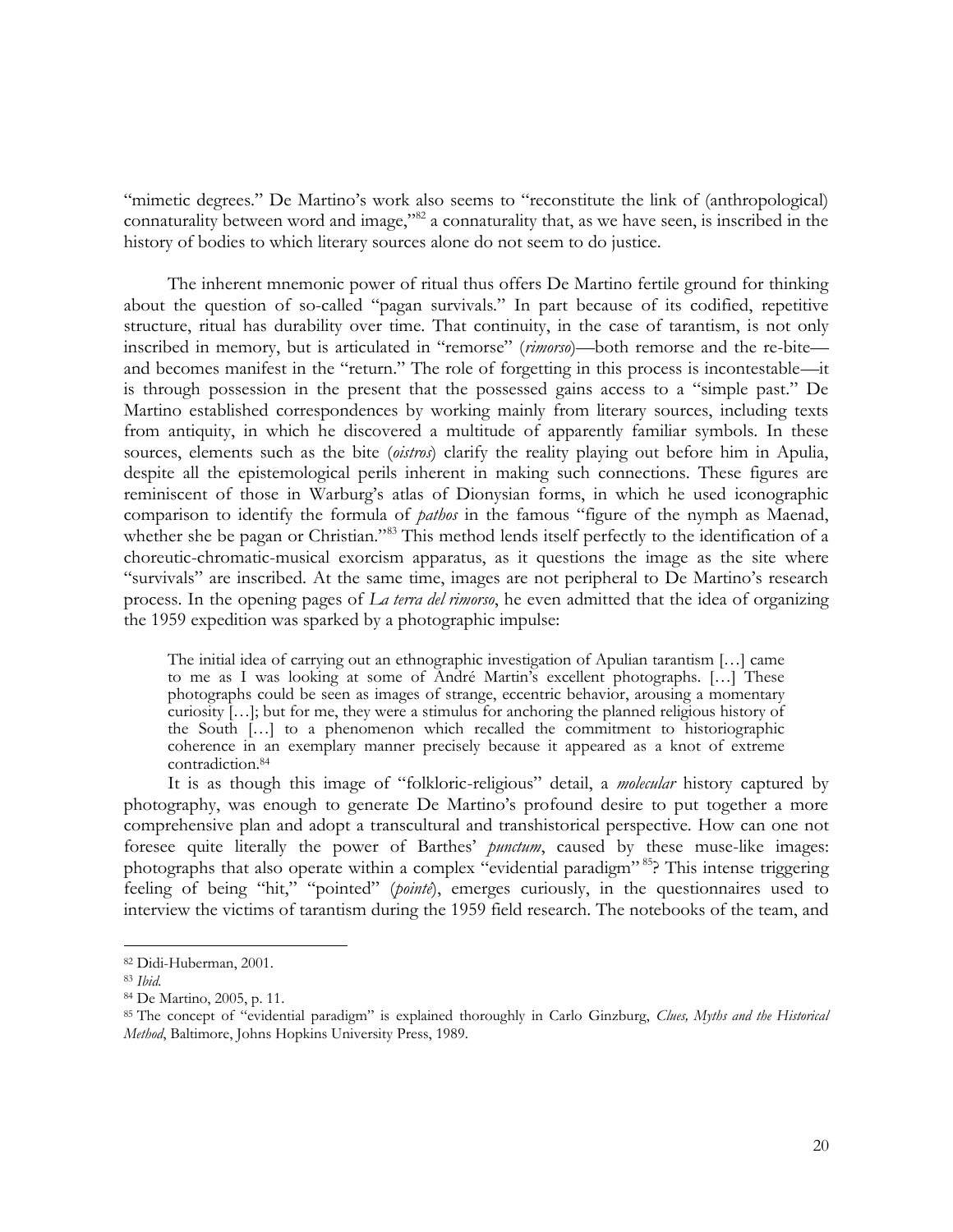the various archives of the research phase have recently been edited in a fascinating and complex publication by Amalia Signorelli<sup>86</sup>, who was present as Ernesto De Martino's assistant, and actively took notes herself when interrogating and observing the possessed women of Apulia. In these interviews, which are in great part absent from *La terra del rimorso*, a question is asked systematically, until it formed an important category that haunted the whole team: "When did your first (spider) bite occur?" So began the narrations of the first *punctum* of tarantulated women who didn't know their own photographic image, had already passed on "these pain spots; precisely these marks, these wounds"<sup>87</sup> to the anthropologist several years earlier through André Martin's pictures.

The importance of the image is of course also evident in light of the *Atlante figurato del pianto,* which concluded De Martino's study of funerary lamentation. Curiously, the anthropologist comes close to a defensive stance towards this new form of analysis in this work, by arguing in the introduction that the images did not serve to answer purely "aesthetic" questions of style required for art historical purposes. Rather, they are to be seen as "archaeological" material, documents supporting ritual forms that the researcher is attempting to preserve within the disciplinary scope of an anthropology with undoubtedly blurry boundaries. We are to understand that the creation of an "archive of intensities," the juxtaposition of fossilized images of bodily expressions, easily extends beyond the interest of a single discipline. Indeed, the formulas of pathos identified by De Martino and Warburg, authors from different fields, ended up closely intersecting. Where De Martino undertook an archaeology of ancient mourning, Warburg revealed the Dionysian eroticization of the *Ninfa* through Mary Magdalene's convulsive sobs at the foot of the Cross, in an act of "orgiastic mourning." Lamentation thus becomes the site of ideal concordances for thinking about *Pathosformeln*. Late in life Warburg characterized such *Pathosformeln* as "'original words' of mimetic expression, in light of a veritable 'tragedy of the soul' (*Seelendramatik*) in which the 'ecstatic' – or 'demonic' – dimension of images is revealed."<sup>88</sup>

We thus return to one of our initial questions concerning the medium studied by the researcher and the types of conclusions the medium affords. The question is complex and essential to understand the nature of the "object" of study: does it suggest a specific mode of organization of knowledge? It is the question of mourning that De Martino attempts to elucidate conceptually in the introduction to his *Morte e pianto rituale*, though it is Benedetto Croce's *Frammenti di etica* (1922) that inspired De Martino's research. He quotes a passage from Croce that he believes contains a fundamental human truth:

What should we do with the dead, beings that were dear to us and were part of us? "Forget

<sup>86</sup> Ernesto De Martino, *Etnografia del tarantismo pugliese. I materiali della spedizione nel Salento del 1959*, Amalia Signorelli, Valerio Panza (eds.), Lecce, Argo, 2011.

<sup>87</sup> "ces points sensibles ; précisément, ces marques, ces blessures" (my translation) in Roland Barthes, *La chambre claire. Note sur la photographie,* Paris, Gallimard, 1980, p. 49.

<sup>88</sup> Didi-Huberman, 2001.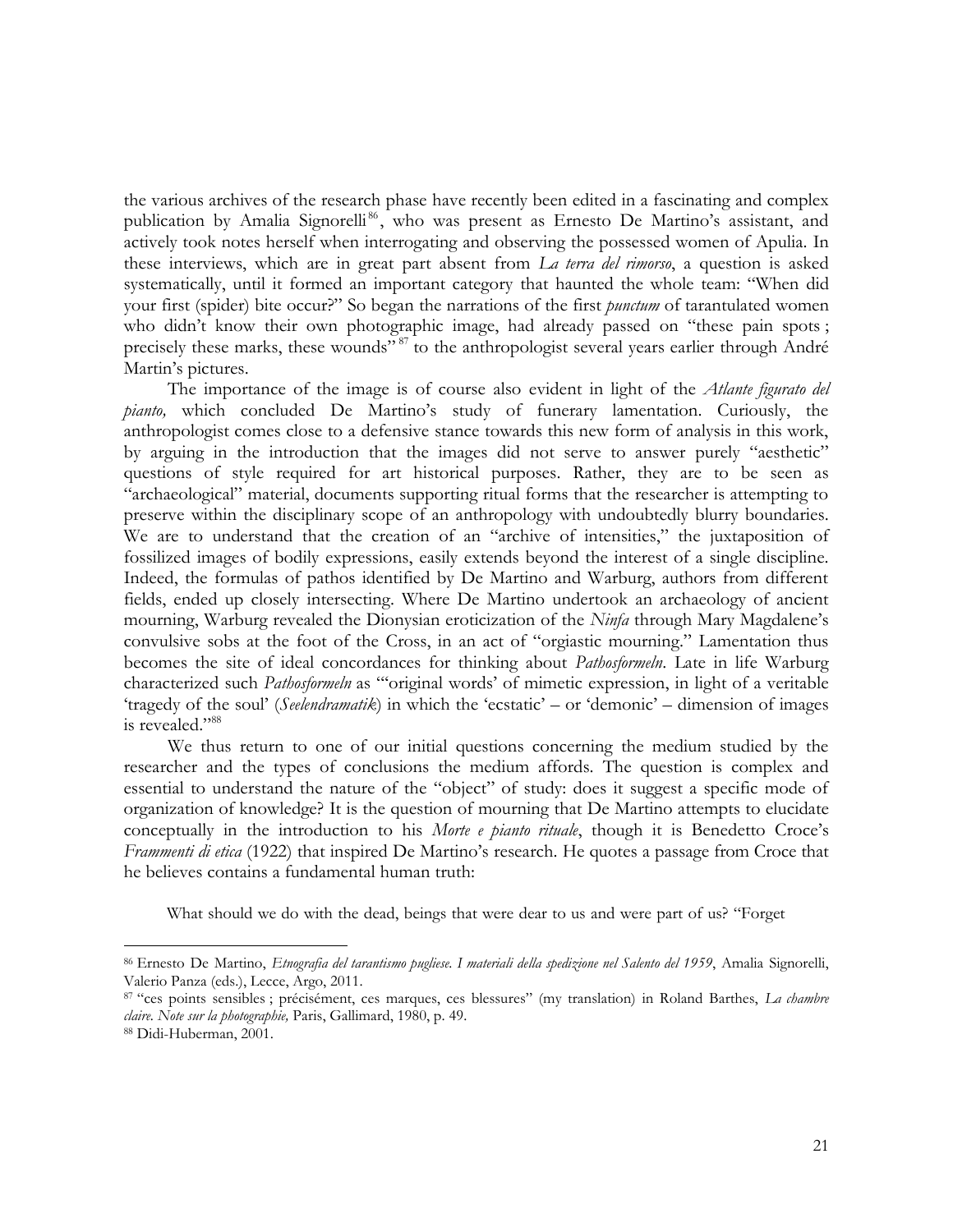them," says the wisdom of life somewhat euphemistically. "Forget them," ethics confirms. "Flee the tombs," exclaimed Goethe and, in chorus with him, the great spirits. And man forgets. We say it is the work of time, but too many good things, too many difficult works are credited to time, that is, to a non-existent being. No, this forgetting is not the work of time, it is our work. It is we who want to forget, and we forget.<sup>89</sup>

So begins a work that concludes with a collection of bodies afflicted with loss, in petrified movements even as evidenced by photographs, or carved right into tombs. It is possible that this human truth, as evoked by Croce, in some sense calls naturally for the creation of an archive of intensities. Does this confrontation with death not remain part of the archival ghost? Could anthropology not be, at times, infused with this desire to compensate for the disappearance of peoples, of which most are already extinct? Mourning may be what the archive both conceals and generates, as it saves one series and leaves the rest to die, proceeding to the necessary practice of what archivists call the "art of destruction."

#### **REFERENCES**

Augé, Marc 2004 *Oblivion*, Minneapolis, University of Minnesota Press.

Agamben, Giorgio

1998 *Image et mémoire*, trans. Marco Dell'Omodarme, Paris, Hoëbeke.

Barthes, Roland

 $\overline{a}$ 

1980 *La chambre claire. Note sur la photographie,* Paris, Gallimard.

Baudelaire, Charles 1996 *Les fleurs du mal*, Paris, Gallimard, coll. Folio classique.

<sup>89</sup> "Che cosa dobbiamo fare degli estinti, delle creature che ci furono care e che erano come parte di noi stessi? "Dimenticarli", risponde, se pure con vario eufemismo, la saggezza della vita. "Dimenticarli", conferme l'etica. "Via dalle tombe!" esclamava Goethe, e a coro con lui altri spiriti magni. E l'uomo dimentica. Si dice che ciò è opera del; ma troppe cose buone, e troppo ardue opere, si sogliono attribuire al tempo, cioè ad un essere che non esiste. No: quella dimenticanza non è opera del; è opera nostra, che vogliamo dimenticare e dimentichiamo," De Martino, 1958, p. 4. Excerpt of Benedetto Croce, *Frammenti di etica* [1922], (my translation).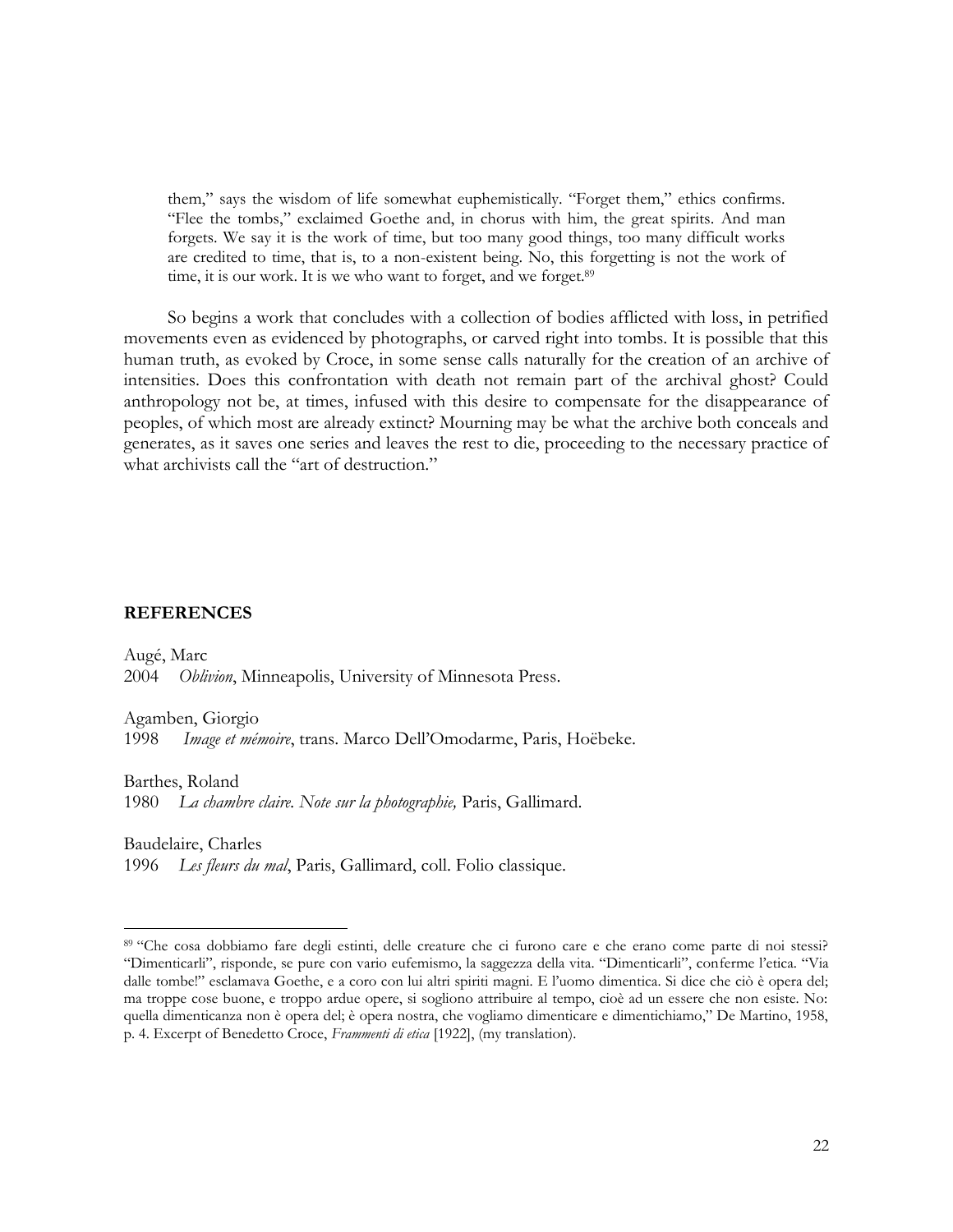# Carpitella, Diego

1968 "La registrazione fotografica nelle ricerche etnofoniche" in *Popular Photography Italiana*, 1968, p. 130-131, re-edited in *Musica e tradizione orale*, Flaccovio, Palermo, 1973

# Carpitella, Diego

1978 "I segni a Napoli ricerche sulla cinesica popolare (documenti filmici), *Sociologia della letteratura*, Acts of the first National Congress (Gaeta, October 1974), Fernando Ferrara, Michele Rak, Alberto Abruzzese, Romolo Runcini, Roma, Bulzoni (eds.), 1978, pp. 204- 207

# Carpitella, Diego

1980 "Franco Pinna e la fotografia etnografica in Italia," in *Viaggio nelle terre del silenzio: reportage dal profondo Sud 1950-1959*, Milan, Idea Editions.

# Carpitella, Diego

1981 "Cinesica 1. Napoli. Il linguaggio del corpo e le tradizioni popolari codici cinesici e ricerca cinematografica," *Ricerca Folklorica*, vol. II no. 3, 1981, pp. 61-70.

# Carpitella, Diego

1986 "De Martino e le nuove discipline," Ricerca Folkorica, vol. VII, no. 13, 1986, pp. 69-70.

# Carpitella, Diego

1986 "Cinesica e cultura. L'uso scientifico del cinema nello studio del linguaggio del corpo," *Bolletino dell'AICS*, December 1986, pp. 27-28.

# Charuty, Giordana

2009 *Ernesto De Martino. Les vies antérieures d'un anthropologue*, Marseille, Parenthèses-Éditions de la MMSH.

Cstaing-Taylor, Lucien

1996 "Iconophobia," *Transition*, vol. 6, nº 69, spring 1996.

# De Jorio, Andrea

1838 *La mimica degli antichi investigata nel gestire napoletano*, Naples, Fibreno.

# De Martino, Ernesto

2005 *The Land of Remorse*, London, Free Association Books, 2005, p. 38.

# De Martino, Ernesto

1966 "La ricerca indisciplinare nello studio dei fenomeni culturali," *De Homine*, 17-18, 1966.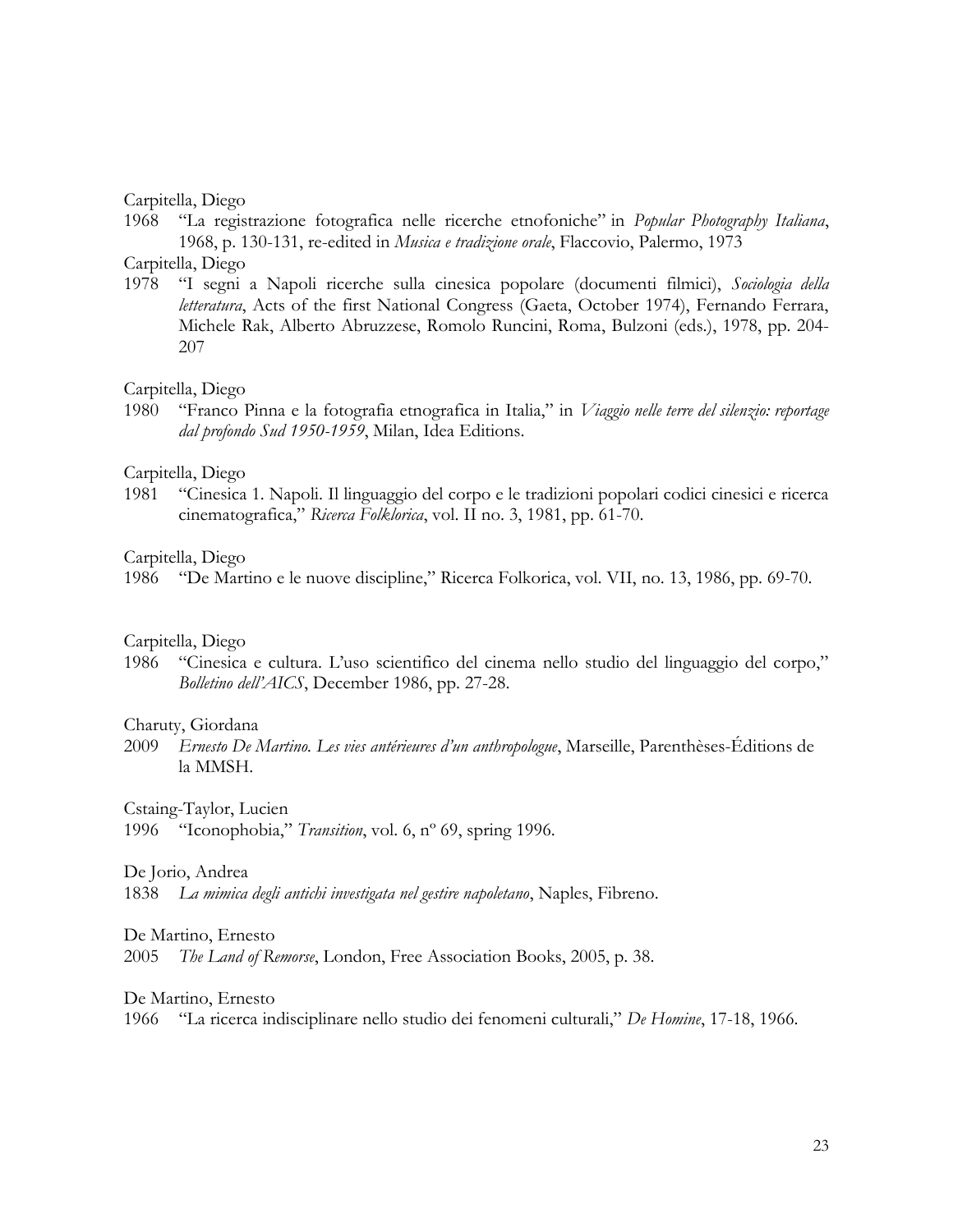# De Martino, Ernesto

"Simbolismo mitico-rituale e mezzi di comunicazione di massa," *Ulisse*, XIV, vol. VII, fascicolo 41, July, p. 25 29.

# De Martino, Ernesto

1958 *Morte e pianto rituale nel mondo antico. Dal lamento pagano al pianto di Maria*, Turin, Einaudi.

# De Martino, Ernesto

2011 *Etnografia del tarantismo pugliese. I materiali della spedizione nel Salento del 1959*, Amalia Signorelli, Valerio Panza (eds.), Lecce, Argo.

# Derrida, Jacques

1995 *Mal d'archive. Une impression freudienne*, Paris, Galilée.

# Didi-Huberman, Georges

2001 "Aby Warburg et l'archive des intensités," *Études Photographiques*, numéro spécial "La ressemblance du visible/Mémoire de l'art," n° 10, novembre 2001, p. 146.

# Didi-Huberman, Georges

2002 *L'image survivante. L'histoire de l'art et le temps des fantômes selon Aby Warburg*, Paris, Minuit.

# Didi-Huberman, Georges

2012 *Peuples exposés, peuples figurants*. *L'Oeil de l'histoire, 4*, Paris, Éditions de Minuit.

# Di Donato, Riccardo (ed.)

1990 *La contraddizione felice? Ernesto De Martino e gli altri*, Pise, ETS.

# Edwards, Elizabeth

2011 "Tracing Photography," in Jay Ruby, Marcus Banks (eds.), *Made to be Seen. Perspectives on the History of Visual Anthropology*, Chicago, University of Chicago Press, 2011

# Fabre, Daniel

1999 "Un rendez-vous manqué. Ernesto De Martino et sa réception en France," *L'homme*, tome 39, n° 151, 1999, pp. 207-236.

# Faeta, Francesco

2003 Strategie dell'occhio: Saggi di etnografia visiva, 3<sup>e</sup> édition, Milan, FrancoAngeli.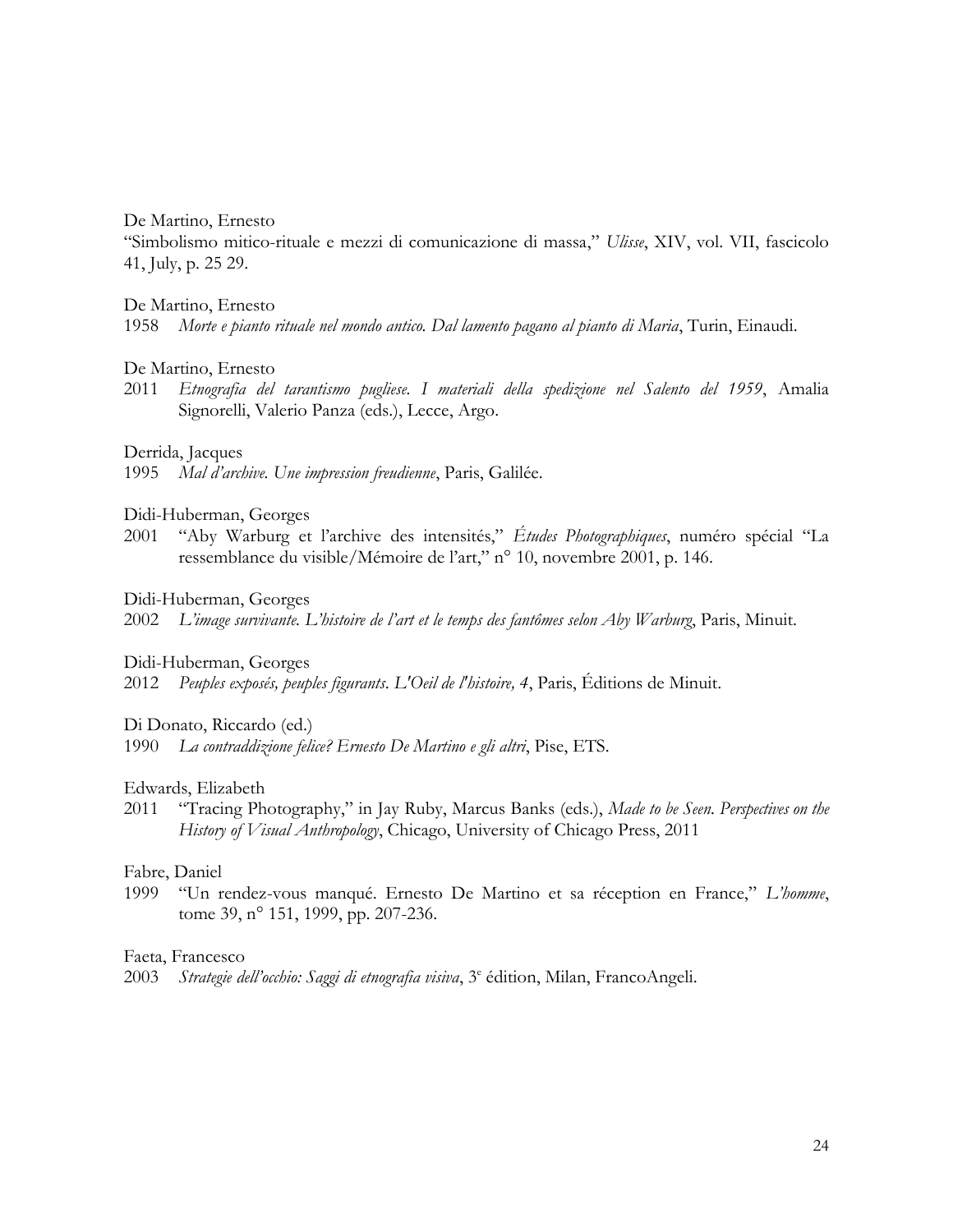# Faeta, Francesco - Ricci, Antonello (eds.)

1997 *Lo specchio infedele. Materiali per lo studio della fotografia etnografica in Italia,* Roma, Documenti e ricerche del Museo Nazionale delle Arti e Tradizioni Popolari.

# Faeta, Francesco

2006 *Fotografi e fotografie. Uno sguardo antropologico*, Milano, FrancoAngeli.

#### Gallini, Clara – Faeta, Francesco (eds.)

1999 *I viaggi nel Sud di Ernesto De Martino*, Turin, Bollati-Boringhieri, 1999

#### Gallini, Clara (ed.)

### Gallini, Clara

1981 «Il documentario etnografico 'demartiniano'» in Enzo Minervini (ed.), *La Ricerca Folklorica 3* « Antropologia visiva. Il cinema », Edizioni Grafo.

### Gardner, Robert

1996 "The Impulse to Preserve," in Charles Warren (ed.), *Beyond Document: Essays on Nonfiction Film*, Middletown, Wesleyan University Press.

#### Ginzburg, Carlo

1991 *Ecstasies. Deciphering the Witches' Sabbath*, New York, Pantheon Books, 1991

#### Ginzburg, Carlo

2010 *Le fil et les traces*. *Vrai, Faux, Fictif*, Verdier, 2010, p. 27.

#### Ginzburg, Carlo

1989 *Clues, Myths and the Historical Method*, Baltimore, Johns Hopkins University Press.

### Gruber, Jacob

1970 "Ethnographic Salvage and the Shaping of Anthropology", in *American Anthropologist*, New Series 72, 6, December 1970.

# Hauschild, Thomas

2010 *Power and Magic in Italy*, Berhghan Books.

#### Lüdtke, Karen

2008 *Dancing With Spiders*. *Crisis, Celebration and Celebrity in Southern Italy*, Oxford, Berhghan Books.

<sup>2005</sup> *Ernesto De Martino e la formazione del suo pensiero*, Liguori, 2005.